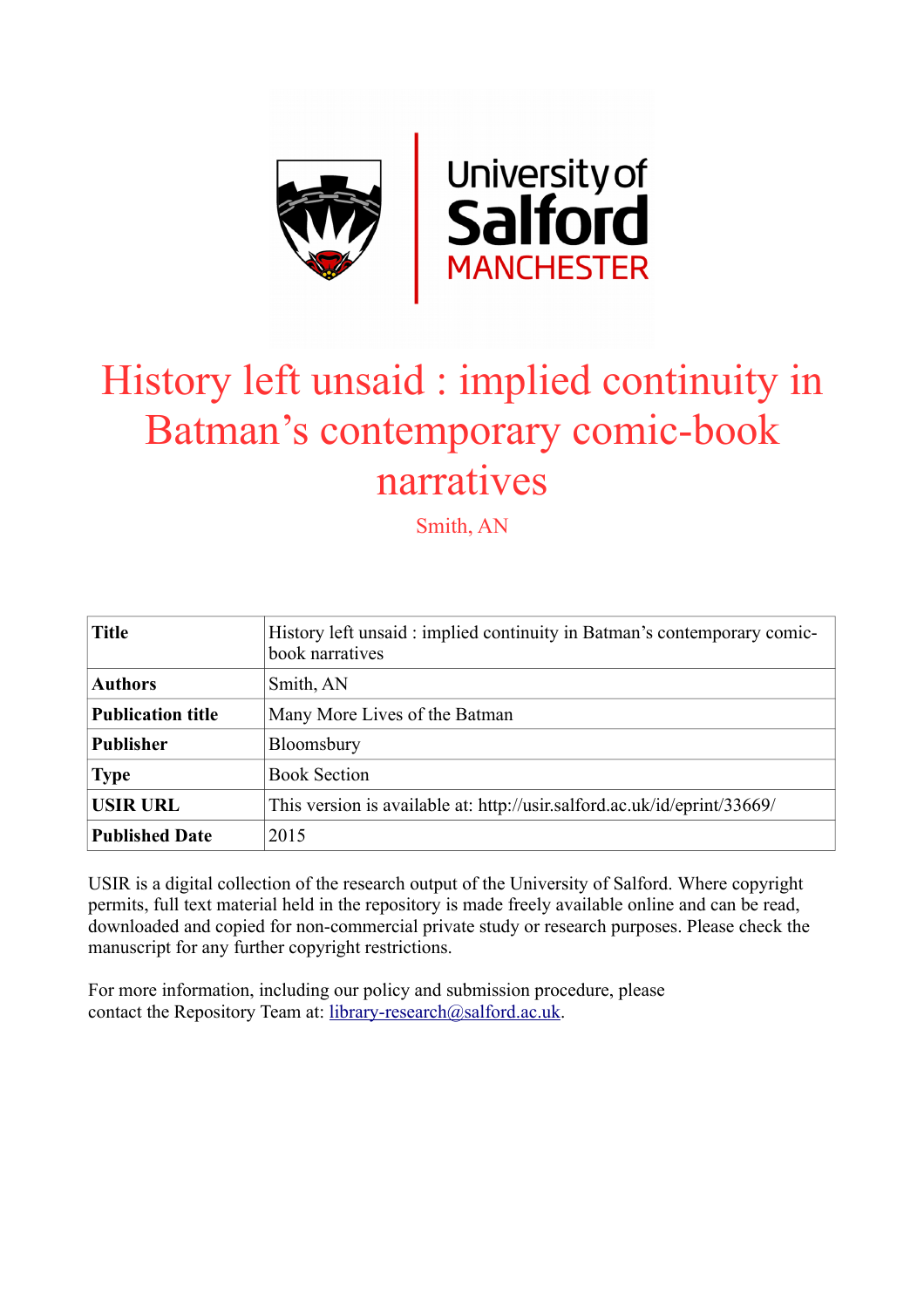### **Chapter 5**

**History Left Unsaid:** *Implied Continuity* **in Batman's Contemporary Comic-Book Narratives**

#### **Anthony N. Smith**

In 2011, DC comics significantly revamped its large line of comic books, resetting the issue numbering of long-enduring superhero titles and streamlining the narrative continuity – the inter-connected backstory – that the characters had accumulated and shared over decades.<sup>1</sup> The new line – dubbed 'The New  $52'$  – was intended in part to attract new readers to the DC universe.<sup>2</sup> As the company's Co-Publisher (and fanfavourite artist) Jim Lee explained, the line's high issue numbers (*Detective Comics* had reached #881 prior to the reset) and complicated character biographies 'made the world of comic books a little more daunting to jump into'. The changes, the company hoped, would enable 'new readers' to 'jump in and understand what's going on from the very first issue'.<sup>3</sup> The Batman backstory, however, was exempted from the simplification process that DC's wider narrative universe underwent.<sup>4</sup> As Batman writer Scott Snyder stressed shortly after the comic-book line reboot, in contrast to the likes of Superman, many of the significant events that the Caped Crusader had experienced within the prior universe would remain part of DC's newly-created continuity. But Snyder, who took charge of the *Batman* title as part of The New 52 launch, nevertheless ensured that his storytelling approach complemented DC's aim of appealing to new audiences. With the relaunched title, he elected to avoid obvious references to recent and significant storyworld incidents – such as Bruce Wayne's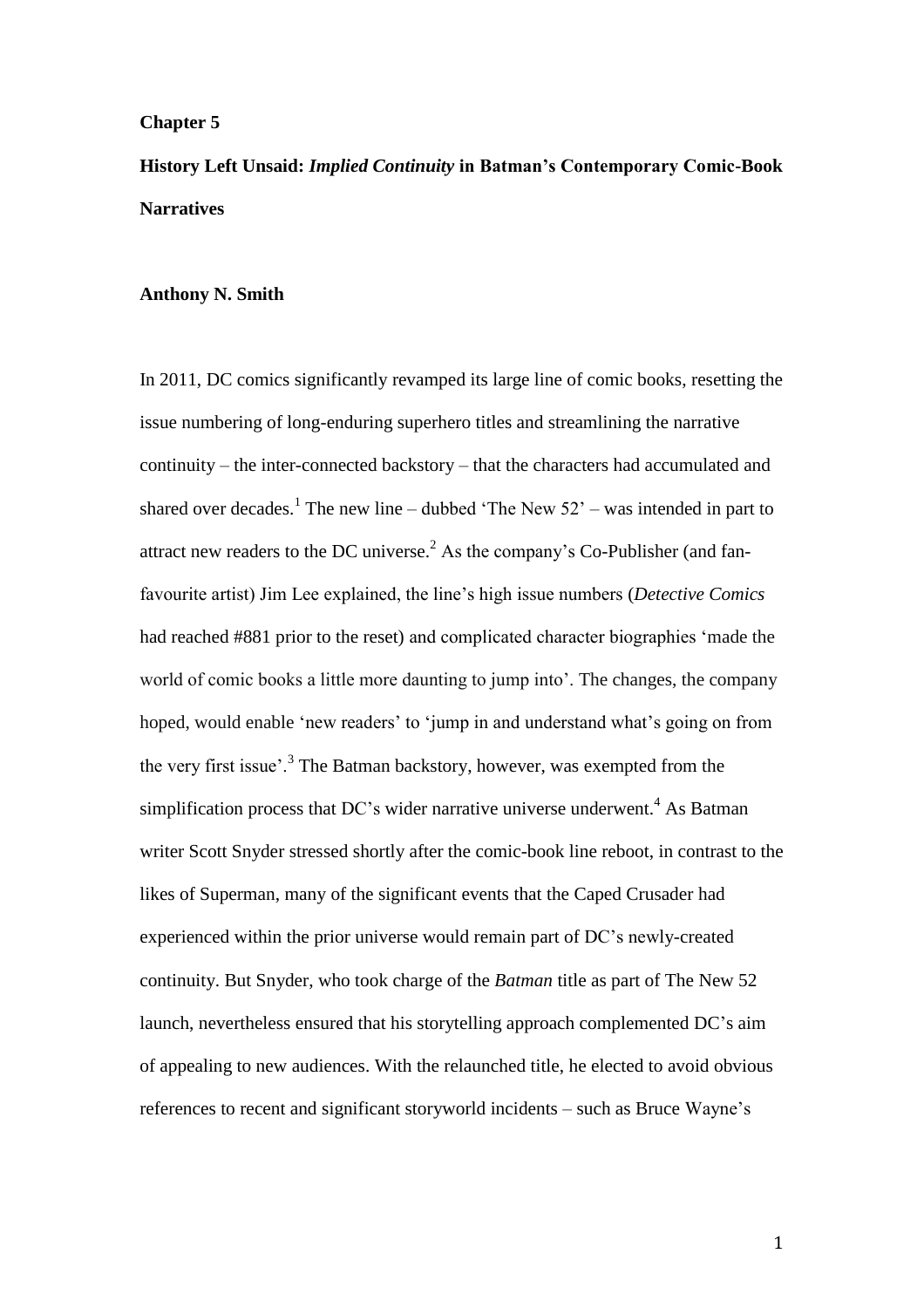death/resurrection – so that 'new fans' would not 'trip over' such potentially confusing material.<sup>5</sup>

While being careful not to confuse an intended new readership, however, Snyder – together with illustrator Greg Capullo – nevertheless adopted storytelling techniques that emphasised to existing readers the narrative links between his *Batman* story arcs and Batman-related comic-book narrative published prior to the reboot. A large panel occupying the second and third pages of *Batman* #1 (2011), for example, depicts a host of menacing villains lined up to confront the book's titular hero within Arkham Asylum. This host includes various staple characters – such as Two-Face, Scarecrow and Killer Croc – that will likely register with new readers familiar with Batman's incarnations in film, television and video games. Yet standing shoulder to shoulder with these enduring villains is the relatively obscure figure of Professor Pyg, a deranged, snout-faced adversary specific to DC's comic-book continuity prior to the New 52 reboot, having been introduced by the writer Grant Morrison two years previously. <sup>6</sup> Another less renowned villain, also specific to pre-New 52 continuity, appears within a subsequent sequence in which Batman trades blows with foes at the asylum. A small panel within this sequence depicts the serial killer James Gordon Jr., whom Snyder previously introduced as part of his *Detective Comics* run in the previous year; the murderer lies on his cell bunk reading, apparently unperturbed by the brawl outside his door.<sup>7</sup> Pyg and Gordon have seemingly little narrative import to the sequence: neither is attributed dialogue; neither is identified via caption. Their minor appearances in the opening scene are unlikely therefore to 'trip up' new readers, since many faces familiar to first-time readers have more prominence. Yet the pairs' presence in the sequence sends a message to loyal readers who typically derive pleasure from the persistence and expansion of narrative continuity, subtly reassuring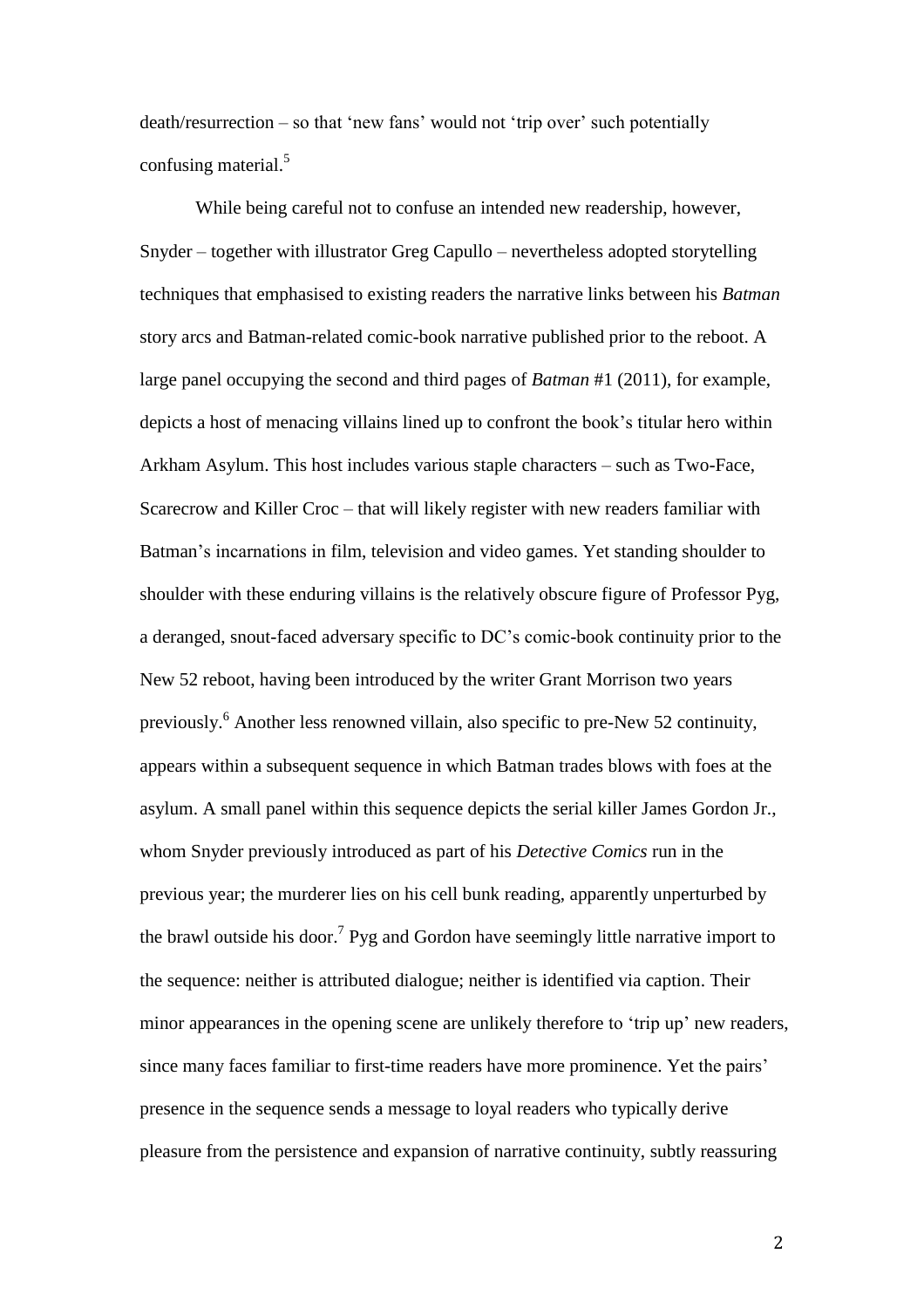them that these particular characters, and by implication the narrative events in which they participated, will remain part of Batman's fictional chronology despite DC's reboot.

The above is just one example from a range of narrative techniques upon which the contemporary comic book industry relies to service a loyal, dedicated readership while simultaneously addressing a potential wider audience. Using contemporary Batman narrative as a case study, this chapter analyses this comic-book storytelling strategy, linking its emergence to significant industrial shifts that have occurred since the mid-1990s. The increased pressure on publishers to attract a wider readership while also retaining the core readership has required rethinking continuity: writers still reference the Caped Crusader's complex and extended backstory but use techniques far subtler than those deployed prior to the emphasis on new readers. By implying Batman continuity as opposed to explicitly flagging it up, writers appease a core audience of dedicated readers while not confusing and/or irritating a broader audience unfamiliar with the minutiae of Batman's biography. In identifying and accounting for this change in storytelling techniques, this chapter augments scholarship concerned with the connections between narrative practices and industrial contexts in the US comic book industry. Scholars have explained how the comic-book marketplace in the 1980s and 1990s brought about an intensification of continuity and serial narrative practices in superhero storytelling; this chapter expands upon this work by illustrating how these practices altered as marketplace conditions once more transformed.<sup>8</sup> The chapter first outlines the industrial changes that have motivated the shift towards techniques of what I refer to as *implied continuity*, that is writers' referencing of an overarching storyworld in ways that satisfy dedicated readers without baffling new and/or casual readers ignorant of prior events.<sup>9</sup> The chapter then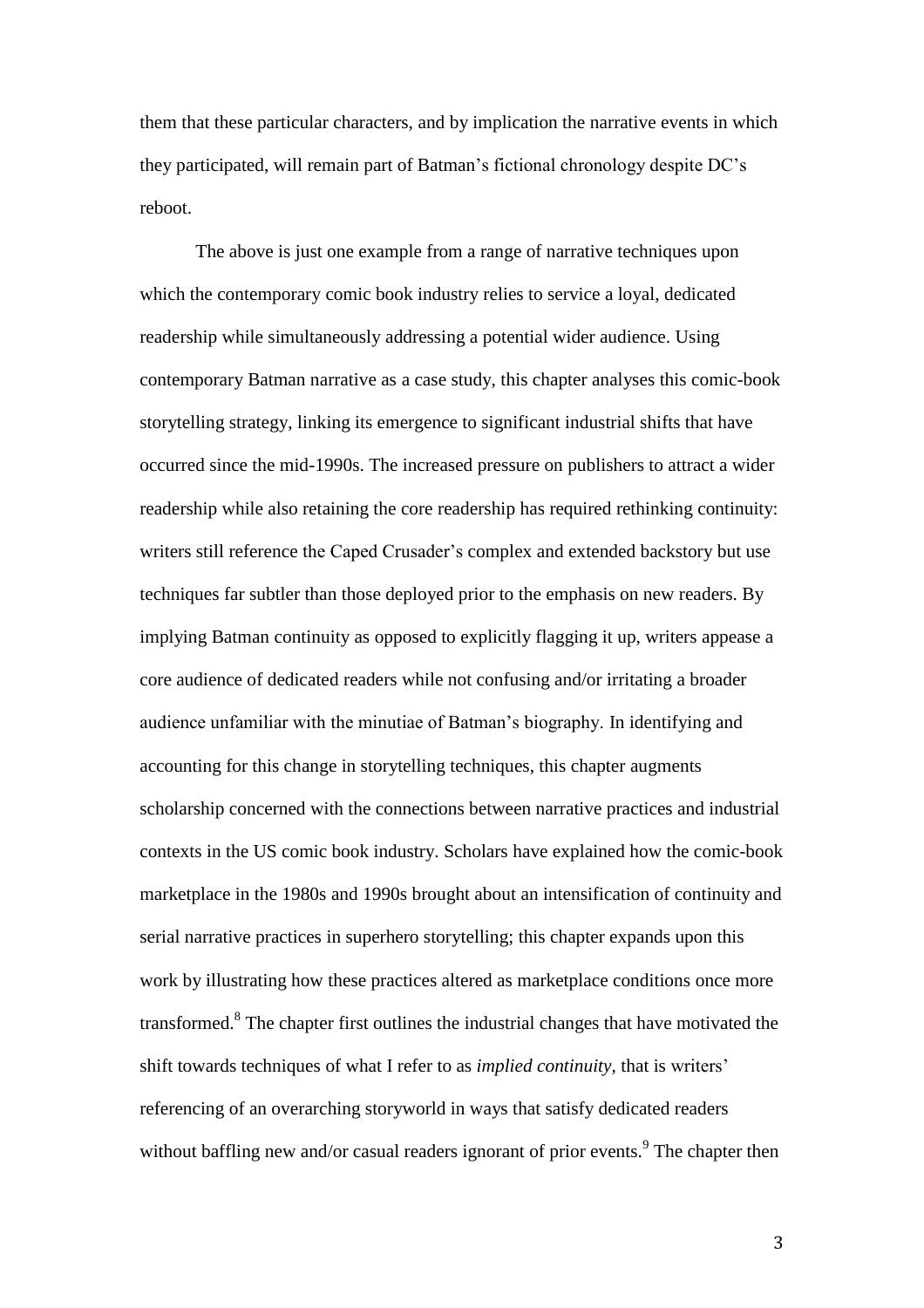moves on to explore this storytelling mode in more detail through textual analysis of specific Batman narratives.

#### **Continuity in context**

Prior to the 1960s, superhero comic-book series did little to suggest that the storyline of an individual issue contributed to a wider unified fictional history – that is, a narrative continuity. As Umberto Eco (writing in 1962) suggested of the *Superman* series, each of its issues' storylines represents 'a virtual beginning, ignoring where the preceding event left off. …The very structure of time falls apart [as a consequence of this narrative mode]... that is, the notion of time that ties one episode to another.<sup>10</sup> Certain historical factors contributed to the absence of narrative continuity within superhero comic books during this industrial phase. Most significantly, because children/adolescents represented the primary target audience in this period, the market experienced a general customer turnover every three years.<sup>11</sup> This constant change of readership provided little incentive for editors to ensure narrative connections to prior storylines with which its fast-changing audience would likely be unfamiliar. In addition, due to the perception of comic books as disposable entertainment, there was an absence of back issues within reading cultures, meaning there was also little available prior narrative within circulation to which readers might refer.<sup>12</sup> Superman did not recall events that had (at least in terms of publication) occurred years earlier for the simple reason that his readers could not recall events of which they were ignorant.

In the 1960s, however, an important transition in audience activity induced an editorial turn towards narrative continuity techniques. Whereas comic books had previously been regarded as ephemeral artefacts to be discarded, traded or just handed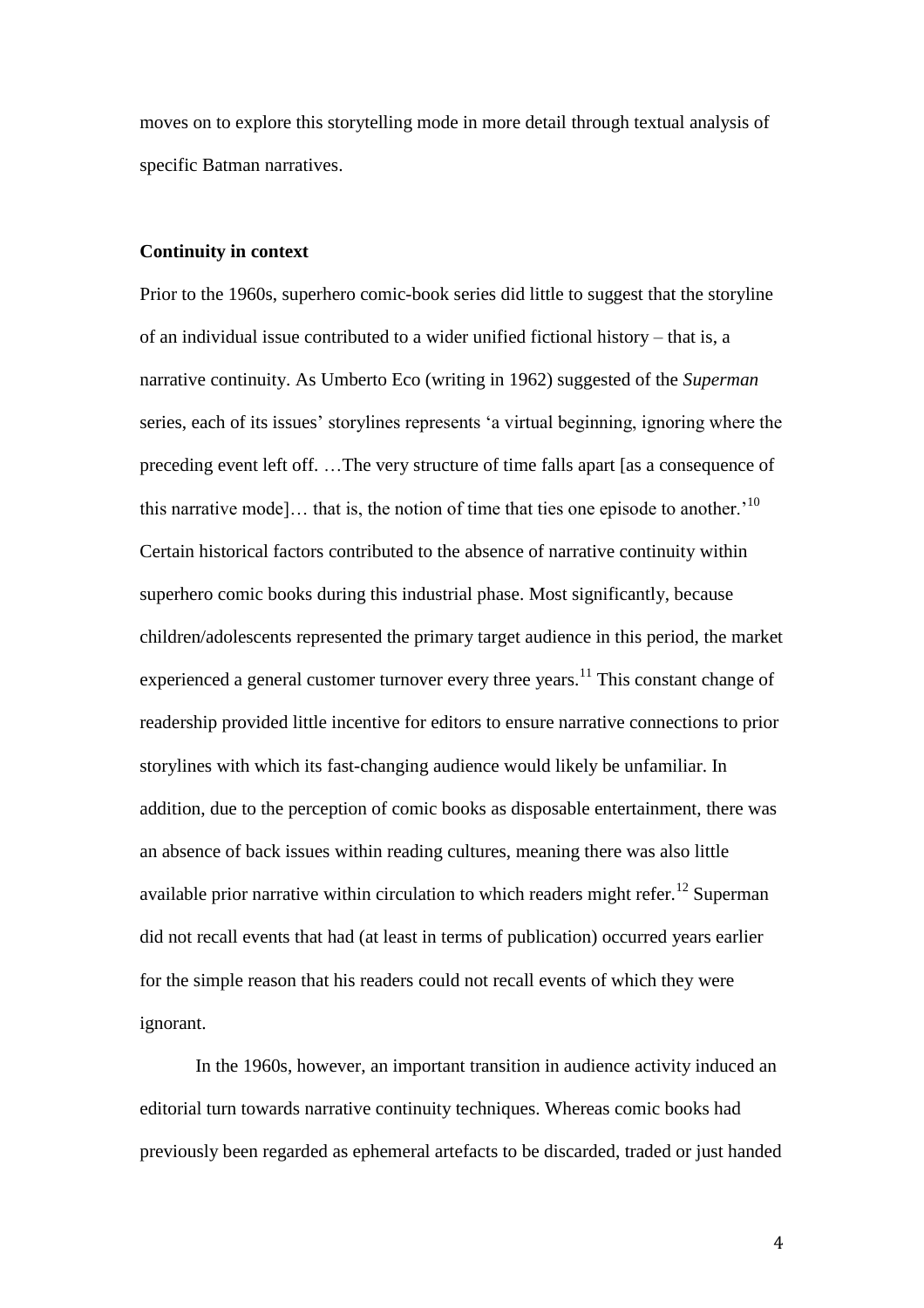around from friend to friend, the decade saw the origin of a niche of dedicated readers seeking to collect and preserve back issues.<sup>13</sup> This trend was due in part to the emergence of an audience of older comic-book consumers wanting to celebrate their favourite books from earlier decades.<sup>14</sup> To appeal to the segment of comic-book readership that had begun to accumulate and revisit its own collection of comic-book experiences, publishers – particularly Marvel, but to a lesser extent DC also – began to forge an explicit and consistent memory within fictional universes during this period. Narratives began to regularly and explicitly reference events in other series and from earlier storylines, suggesting that a publisher's collection of superhero titles operated as a single, coherent storyworld.<sup>15</sup>

A significant industrial shift in the following decade linked to the preferences and activities of this highly dedicated readership would prove key to an intensification of narrative continuity practices. The continued growth of comic book collecting, combined with a simultaneous decline in newsstand sales (via which comic books had traditionally been marketed), influenced publishers in the late-1970s to shift towards the direct market method of distribution. Speciality comic shops, opened by dedicated comic-book readers to meet the growing demand for back issues, began to replace traditional retail outlets as the primary venue for new comic books.<sup>16</sup> By the late-1980s, most comic books were being sold through speciality comic book stores, leading publishers to prioritise narrative modes appropriate for the highly concentrated group of dedicated readers that have typically comprised the consumer base of this retail channel.<sup>17</sup>

Such modes include the implementation of long-running serialised storylines that journey through many issues and between multiple different series and that require readers to purchase many comics to consume the entire narrative. One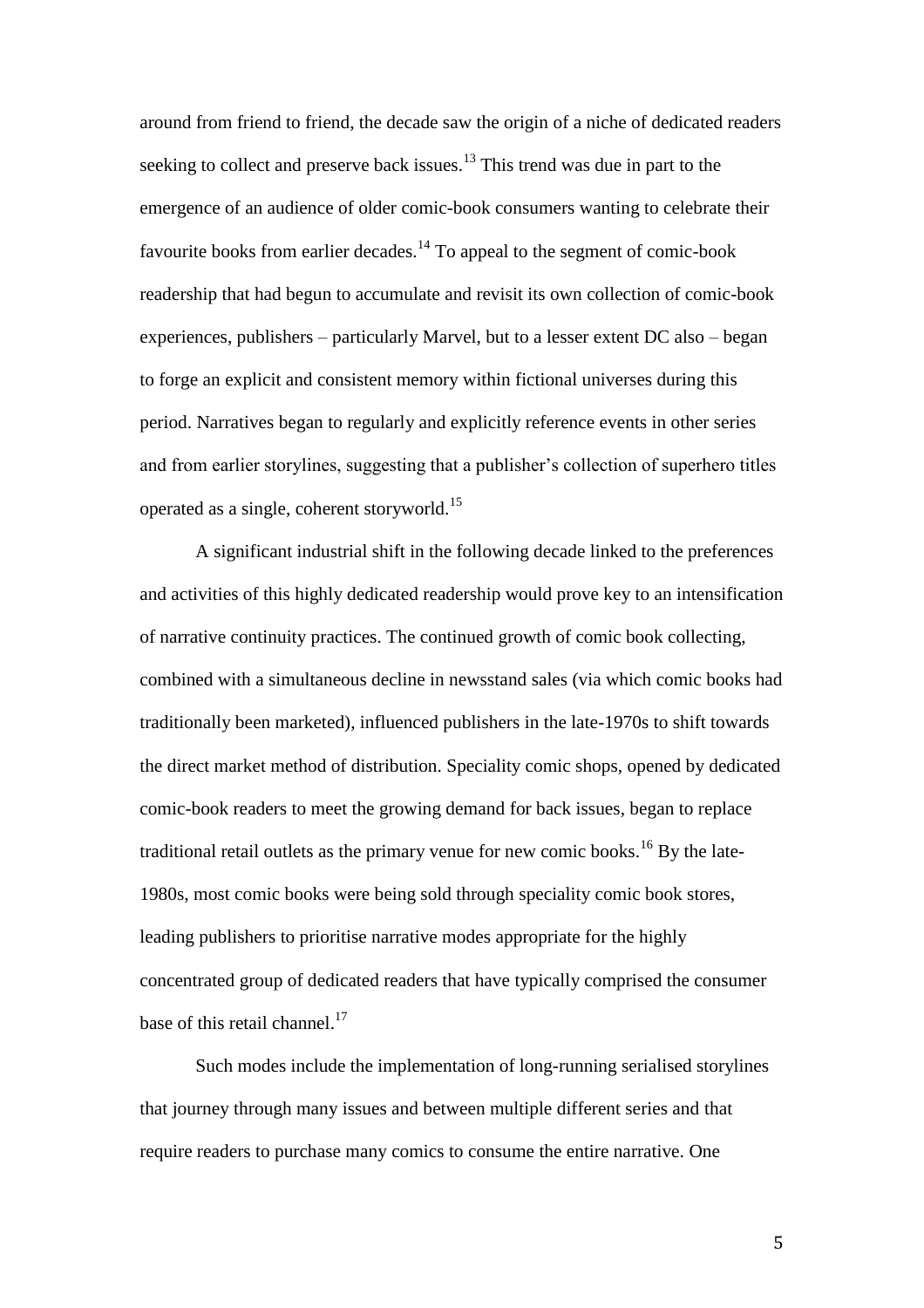example of this would be the Batman 'Knightfall' saga (1993-1994), which spans more than 60 issues published across a number of different Batman-related series. But narratives from this period also typically emphasise narrative continuity within longrunning series and between different series (outside of the auspices of distinct serialised story arcs), which speaks to the importance that the direct market readership has typically placed on the establishing of storylines within a wider fictional framework. As Matthew J. Pustz observes, narrative continuity is central to this audiences' engagement with superhero comic-books: 'Information based on continuity becomes the source of discussion, jokes and arguments, making it the raw material for the interactive glue that holds comic-book culture together.<sup>18</sup>

Reflecting a context in which publishers regarded these dedicated consumers as their primary readership, the evoking of continuity within comic-book narratives – a chief source of pleasure for these readers – is not only frequent but also highly explicit. This is the case, for example, in the single-issue storyline 'Transition', from *New Titans* #55 (1989), which functions as an amplification to *Batman* #428 (1988), in which DC's second Robin, Jason Todd, is killed. As part of the *New Titans* storyline, Dick Grayson, the first Robin, learns of Jason's death. The angst-ridden Dick visits Bruce Wayne (Batman), and the pair row, each betraying their guilt about Jason's demise and making myriad unambiguous references to significant incidents within their shared history.<sup>19</sup> A further example occurs within *Batman* #494 (1993) subsequent to Batman rescuing Commissioner Gordon from the killer Cornelius Stirk. As Batman explains to Gordon's wife that her 'husband was the target', an angry Sarah Essen-Gordon retorts, 'Just as he was in the Headhunter incident – when I told you to *leave us alone*', thus drawing a parallel between the issue and a prior storyline in which the assassin Headhunter targeted the commissioner.<sup>20</sup> Each of these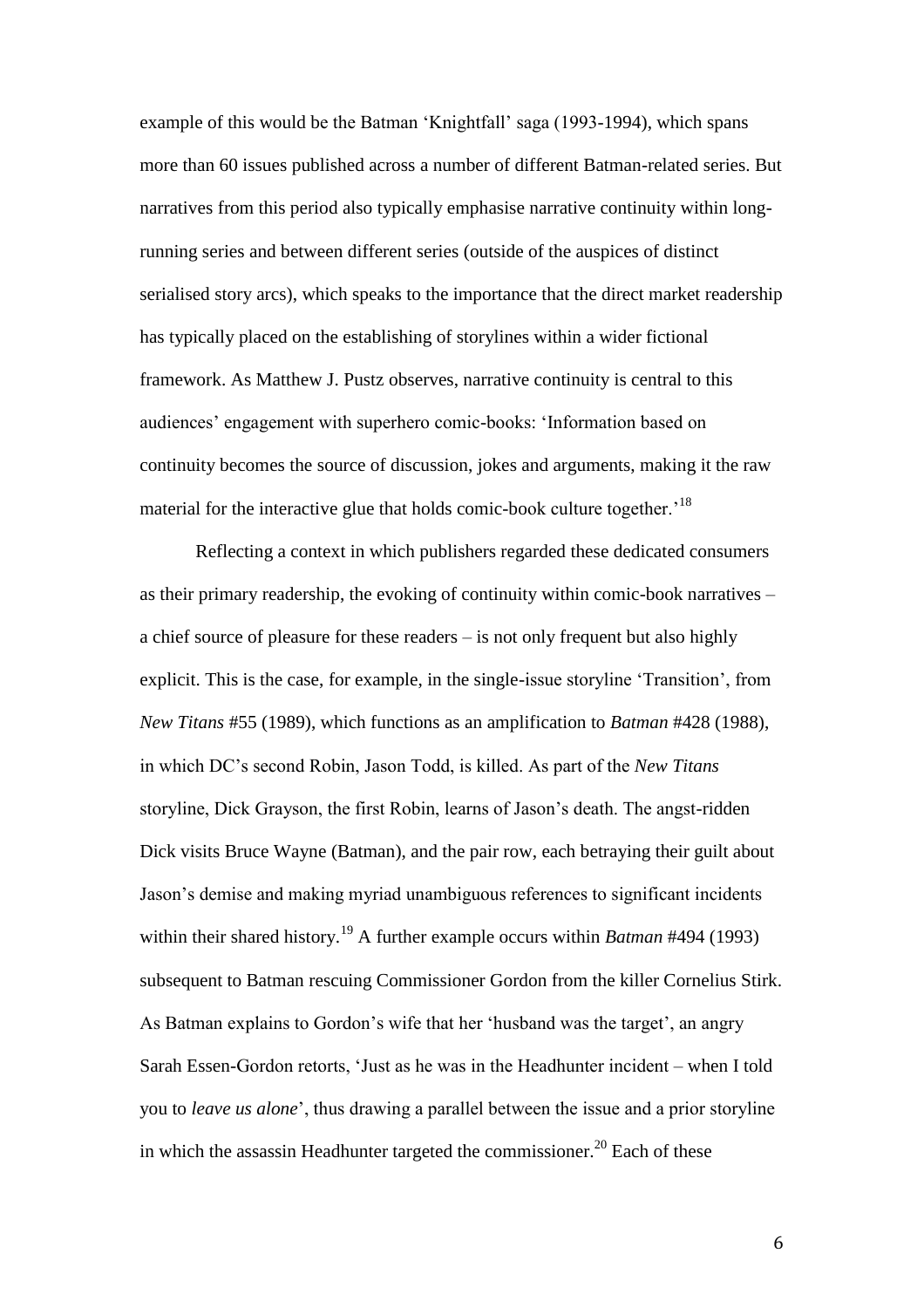examples foregrounds narrative continuity via character dialogue that clearly cites specific incidents from previously published storylines; this storytelling technique unequivocally addresses the requirements of a readership that favours an emphasis on narrative continuity.

However, another significant industrial transition in the 1990s – in the form of a rapid decline of the direct market audience – ultimately curtailed publishers' prioritisation of their highly dedicated readership; as a consequence writers and illustrators have recalibrated their approaches to the evocation of narrative continuity. Strategies foregrounding continuity had enabled publishers to nurture and engage an isolated niche of highly committed consumers who purchased multiple comic books a week on a consistent basis. But the danger of an overriding dependence on this 'precariously narrow' consumer base was exposed, notes Bradford W. Wright, in the mid-1990s.<sup>21</sup> The direct market system had enabled year-on-year increases in sales through the 1980s and early 1990s, leading industry sales to reach \$1 billion in 1993, but – due to the collapse of an artificially inflated collector/speculator market – revenues had declined to  $$450m$  by 1996.<sup>22</sup>

By the beginning of the  $21<sup>st</sup>$  Century, the industry – chiefly in the form of its two leading publishers, Marvel and DC – had realised that to survive they must appeal to an audience beyond the contracted direct market. Publishers therefore sought to better address new readers generally, but they also more specifically looked to court a more *casual* consumer type; that is, the type of consumer that might be open to reading comic-books, but who doesn't relish the prospect of going to specialist stores once a week to purchase a wide range of titles. In the hopes of luring these potential readers, publishers began to develop alternate formats and distribution channels.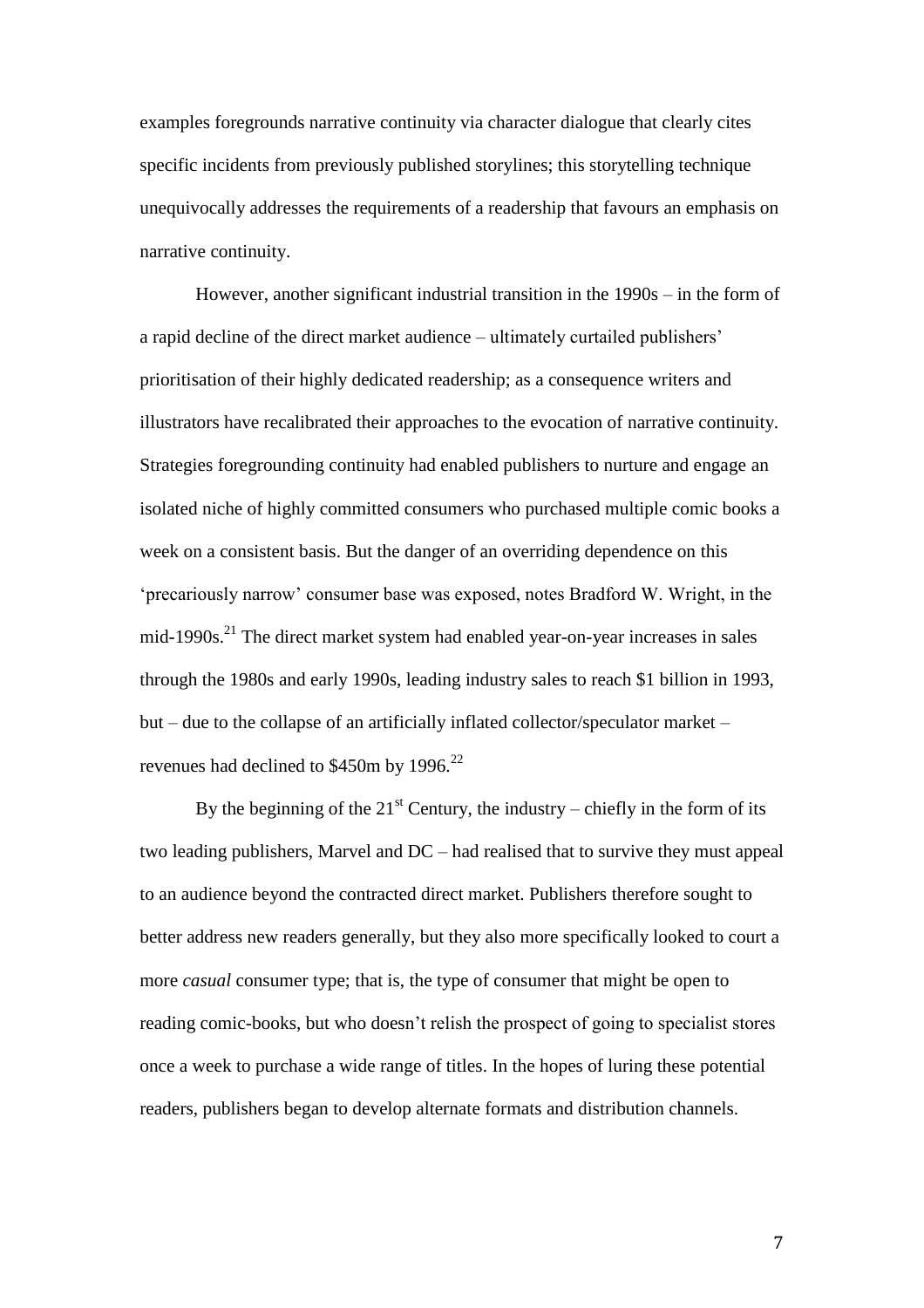In the first instance, publishers sought to maximise the commercial possibilities of the collected edition (a graphic-novel format that compiles previouslypublished comic-book issues). <sup>23</sup> DC, in particular, had already helped to form a nascent graphic novel market in the 1980s and 1990s through its reformatting of select adult-oriented material as graphic novels, including *Watchmen* (1987), *Batman: The Dark Knight Returns* (1986) and various titles published under the company's edgy Vertigo imprint. By marketing such content through mass-market bookstores, publishers had by the end of the century established a new retail conduit capable of reaching consumers outside of direct market culture.<sup>24</sup> However, by 2001, the graphic novel market's revenues (\$43 million via comic shops, \$32 million via mass-market) were still dwarfed by direct-market periodical sales.<sup>25</sup> But, since publishers regarded the collected edition format as the ideal product to address new and/or casual consumers, they began to greatly increase the production and distribution of collected edition titles via both direct market and mass-market channels (such as Amazon and Barnes & Noble).<sup>26</sup> By 2013, annual North American sales of graphic novels had massively expanded (\$170 million via comic shops, \$245 million via mass-market), easily exceeding those of print periodical comic books  $(\$345$  million).<sup>27</sup>

Having developed one market sector better suited to a wider audience of new and/or casual consumers, publishers have more recently moved to rapidly grow another – the digital comics market. Publishers distribute monthly comic-book issues (primarily intended for print) in digital form via online platforms such as Comixology and Marvel Unlimited. The format and its distribution mode therefore enables a new and/or casual readership to conveniently consume such content via tablets, computers and smartphones, and avoid the more intensive consumption practices of direct market culture. Publishers have focused resources on digitally reproducing back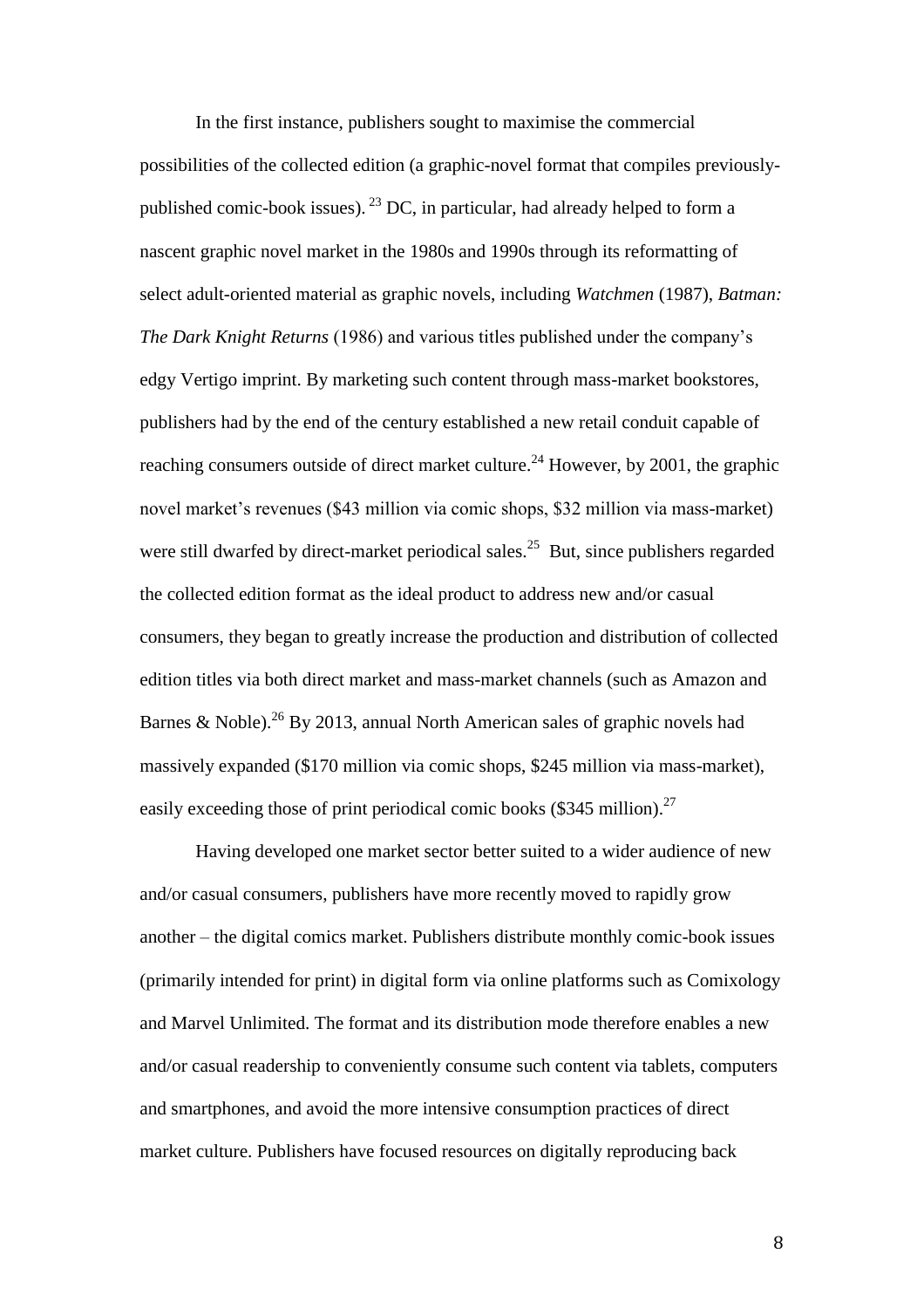issues, releasing digital versions of their collected editions and ensuring that the digital version of any new issue is published simultaneously with its print incarnation. The digital market has grown rapidly, with North American revenues escalating from a mere estimated \$1 million in 2009 to \$70 million in 2013.<sup>28</sup> As the publishers intended, the format has proved especially attractive to new and casual readers.<sup>29</sup>

Parallel to the developing of formats and distribution channels better suited to new and/or casual readers, publishers have also reconfigured their narratives for this intended audience. While the foregrounding of complicated storyworld continuity in 1990s superhero comics helped cultivate dedicated, high-spending consumers, as Pustz observes, the high impenetrability of these narratives proved a barrier of entry to a wider group of readers.<sup>30</sup> The narrative practice of implied continuity has therefore evolved in order to simultaneously appeal to not only dedicated readers, but new and/or casual consumers also. The separate issues of a distinct story arc continue to foreground serial connections that bind the instalments together, but explicit referencing of a wider narrative continuity is often reduced. New readers can begin following a new story arc without the requirement of extensive knowledge of storyworld material published previously or simultaneously (in separate but related series). This approach to narrative coherence also permits casual readers to easily consume a story arc as a single discrete text following its reformatting as a collected edition. At the same time, however, implied continuity unobtrusively connects new story arcs to the larger structure of the overarching storyworld. In this manner implied continuity addresses new and/or casual readers desire for coherent narratives not dependent upon readers' prior knowledge while also catering for dedicated readers' preferences for a complex narrative continuity that references the wider storyworld. Both new/casual readers and dedicated readers must still purchase all the instalments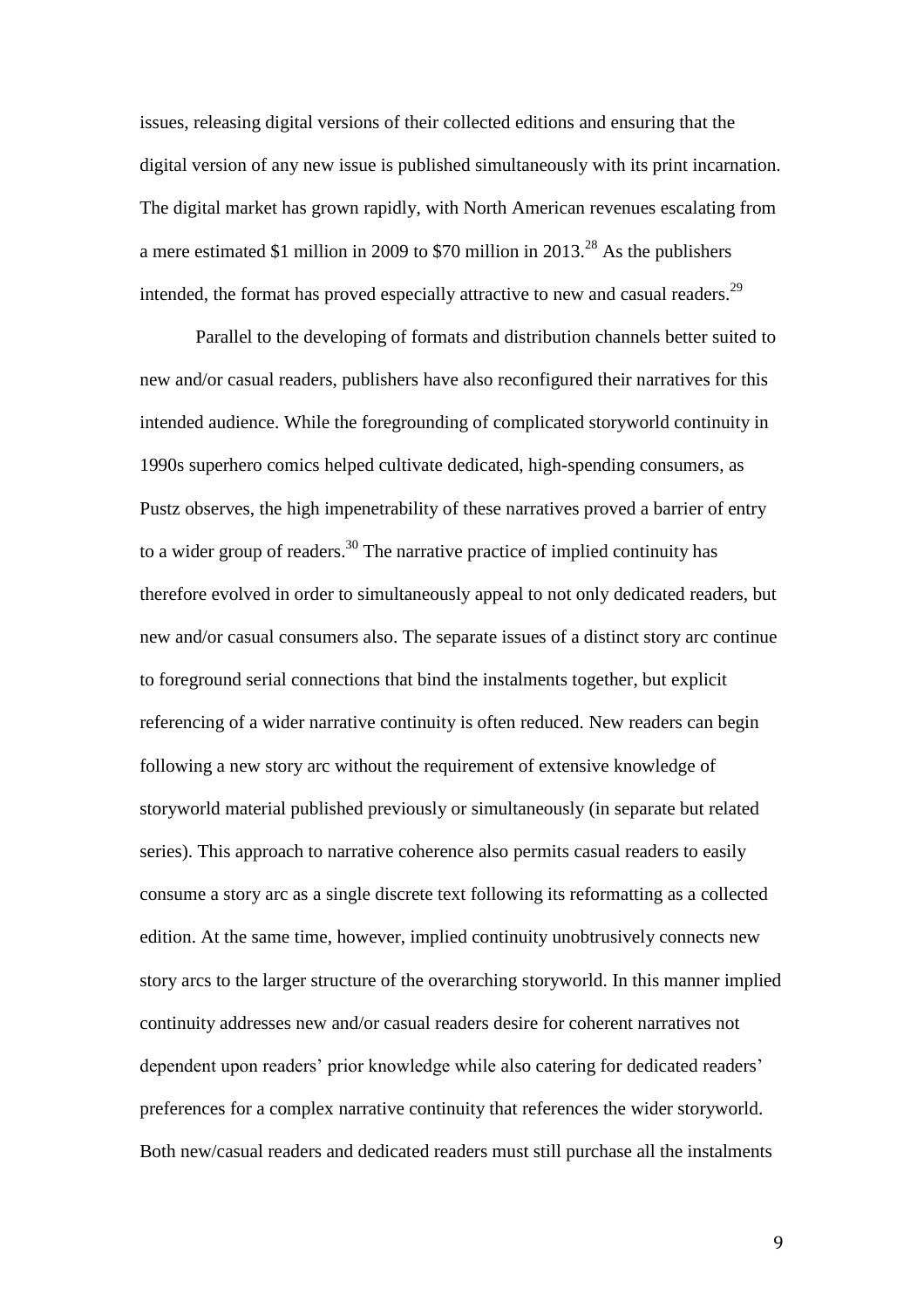of a particular story arc, either individually or together as part of a collected edition, but while the former can delight in the serial pleasures of that arc's narrative enigma and resolution, the latter can also relish the arc's implied connections to the broader fictional universe with which they are familiar.

Snyder and Capullo's 'Death of the Family' story arc (*Batman* #13-17, 2012- 2013), which concerns the Joker's campaign against Batman's allies, is one example of this strategy of dual appeal. Together, its five issues operate explicitly as a serial storyline – with a given issue's causal chain of events directly leading to the next (via such devices as cliffhangers at issue ends). In line with DC's audience-targeting strategies, Snyder has ensured that the story arc, which has since been published as a single collected edition in both print and digital formats, does not obviously rely on wider continuity and functions as a discrete narrative. As he stressed while promoting the story arc's first issue, 'I don't want you to feel that you have to read anything else to understand what's happening within' his *Batman* run. 'I would never write a story that's dependent on another story', he added. $31$  The story-arc is therefore very well suited to the requirements of a new and/or casual readership. But, as this chapter's following case study sections go on to demonstrate, while this story arc forgoes the storytelling practice characteristic of the late-1980s/1990s of overtly referencing events published previously, it nevertheless acknowledges a wider narrative framework via techniques of implied continuity. Such techniques neither threaten the apparent narrative independence of the story arc nor alert new and/or casual consumers to their ignorance of prior events, yet they address dedicated readers familiar with those events, rewarding them for their investment of time and money.

The following two sections explore in detail the range of implied continuity techniques that practitioners have adopted to suit the requirements of the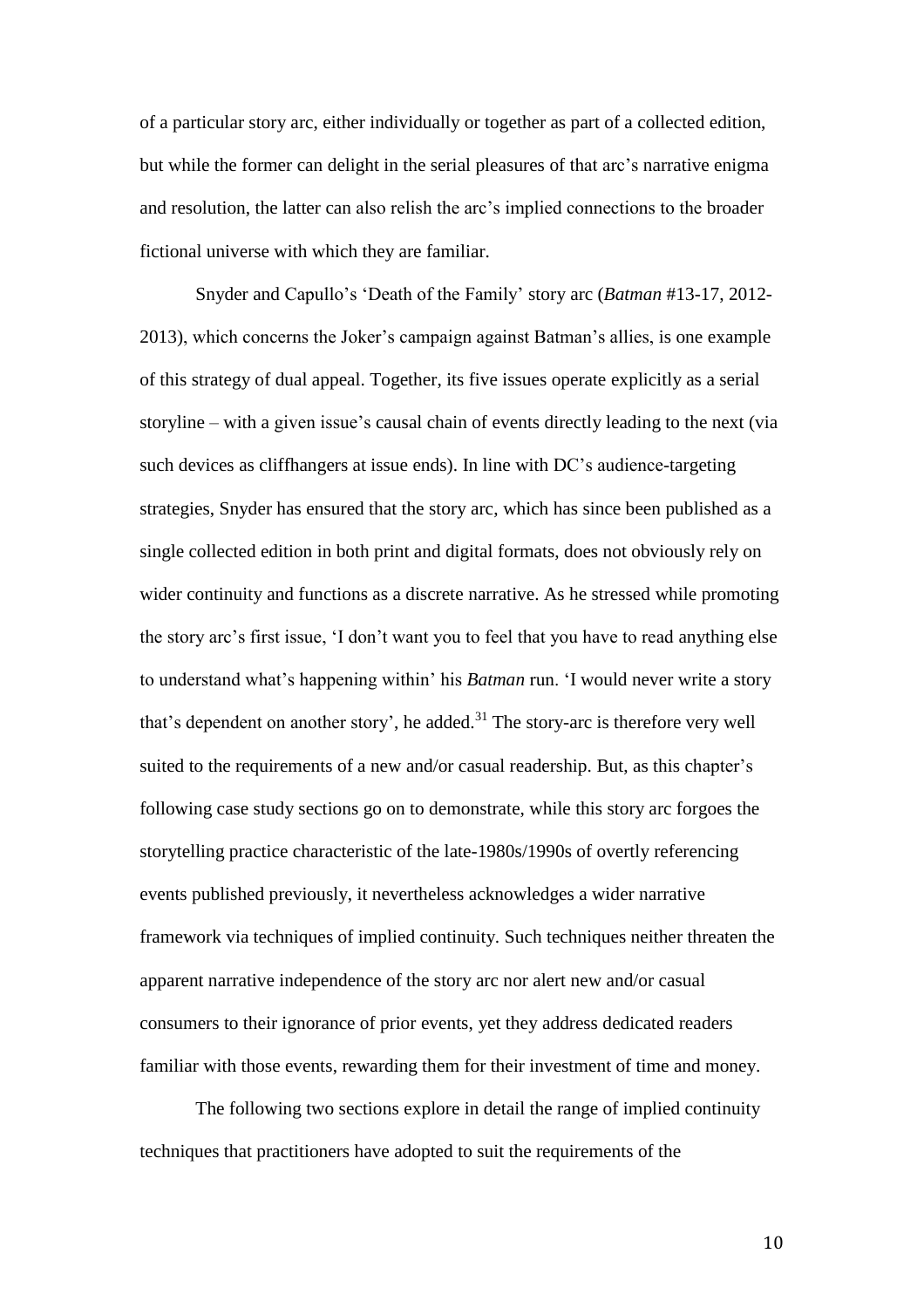contemporary comic book industry. Using recent Batman comic-book story arcs as case study material, these sections focus in particular on the works of the two writers who have dominated creative control over Batman-related comic book titles in recent years; namely, Grant Morrison and Scott Snyder.<sup>32</sup> The first section focuses on the distinct ways in which these writers utilise the storyworld ingredients of props, settings and character dialogue to discreetly establish connections between their story arcs and earlier storylines along what Robert C. Allen refers to as a 'syntagmatic' axis of the narrative.<sup>33</sup> This means that, in such cases, the connective tissue between these writers' contemporary Batman narratives and storylines published years previously form a single chronological sequence of fictional events – that is, the seriality of the overarching storyworld rather than that of a discrete narrative arc within the storyworld. The second section, by contrast, demonstrates how these writers in addition subtly imply narrative continuity across what Allen refers to as the 'paradigmatic' narrative axis, wherein associations between distinct storylines are not tied to a chronology of depicted events, but are instead dependent on an inferred thematic parallelism.<sup>34</sup>

#### **Implied syntagmatic connectivity in Batman continuity**

Storytellers across media are able to imply – as opposed to explicitly punch up – syntagmatic continuity through the use of evocative storyworld settings. As Karen Lury observes of soap opera, for example, recurrent storyworld locations 'can, for the long-term viewer, become imbued with a series of visually inspired memories of different characters and plot lines', emphasising the continuity that these storyworld components share.<sup>35</sup> Morrison – together with illustrator Frank Quitely – relies on the resonating power of storyworld settings in the maiden story arc of his *Batman &*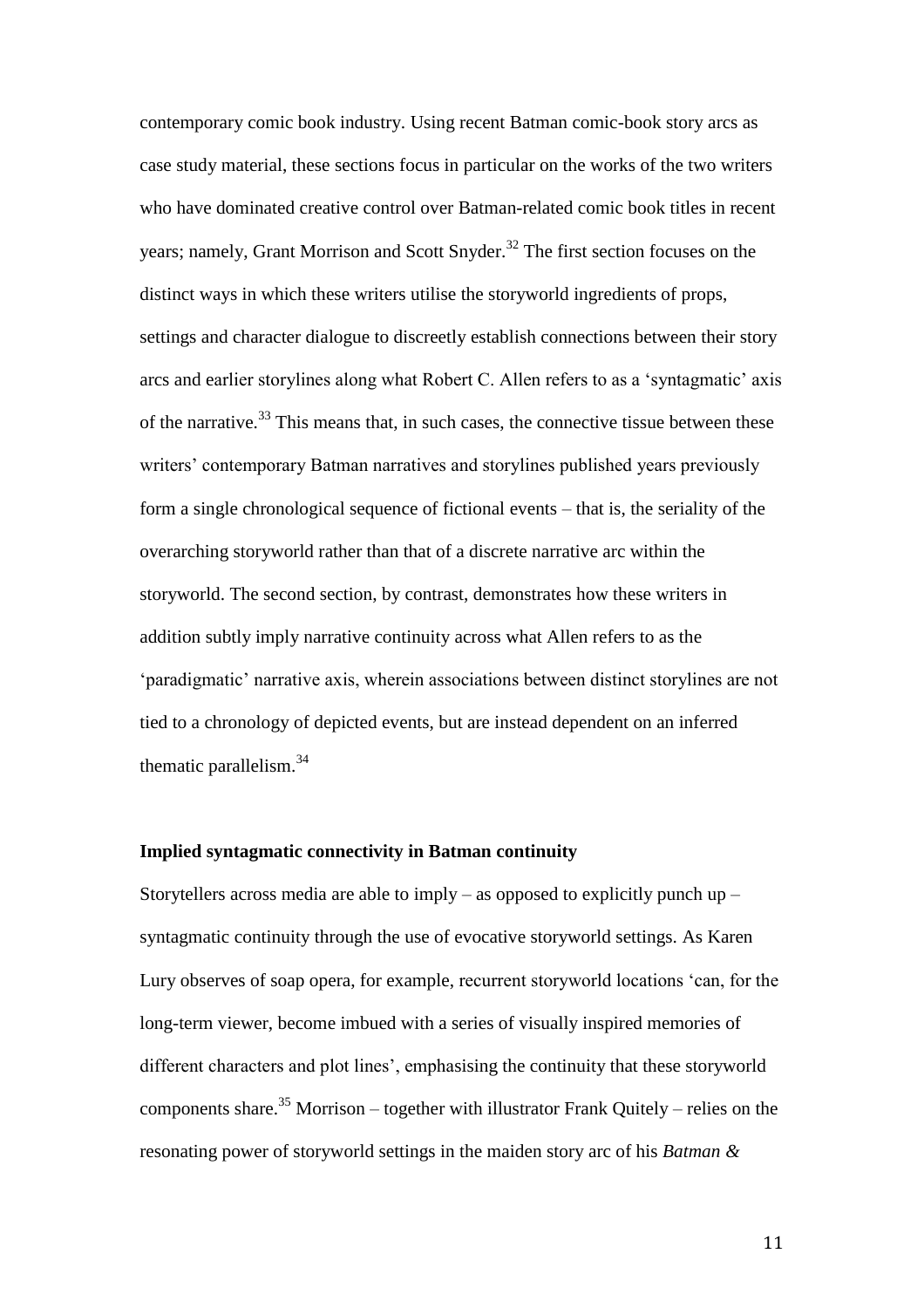*Robin* run, weakly linking it to the characters' history by setting it in a location significant to Batman mythology. In 'Batman Reborn' (#1-3, 2009), the Caped Crusader battles the aforementioned Professor Pyg, who is holed up at a dilapidated amusement park. This arc represents Pyg's first appearance in DC narrative and also Dick Grayson's first outing under the Bat cowl (after having replaced a temporarily deceased Bruce Wayne). But contrasting with the newness of both this Batman and his opponent, the amusement park setting is resurrected from the 1988 original graphic novel *Batman: The Killing Joke*. In this earlier narrative, by Alan Moore (writer) and Brian Bolland (illustrator), the Joker acquires an amusement park, subsequently utilising its ghost train as part of his elaborate torture of Commissioner Gordon. The events of 'Batman Reborn' bear little obvious relation to those of *The Killing Joke* but Morrison and Quitely's choice of setting suggests that the two storylines are linked by a vast chronology of events that separate them. Quitely's depictions of the amusement park environment, which are sometimes almost identical to those of *The Killing Joke* (his near recreation of Bolland's ghost train signage being a case in point) strongly emphasise this link for those readers familiar with both narratives.

'Batman Reborn's final issue (#3) further evokes the implied connection with *The Killing Joke*. Subsequent to Batman and Robin defeating Pyg and his menacing circus troupe, Commissioner Gordon oversees the police round up of Pyg's henchmen at the amusement park. In a dialogue exchange with Batman, Gordon mutters in an aside, 'I hate this place', referring to his earlier ordeal. This oblique nod to continuity sits in stark contrast to the explicit referencing to prior narrative typically found within character dialogue in the late-1980s/1990s (such as Sarah Essen-Gordon's citation of the Headhunter incident). For the new and/or casual reader unfamiliar with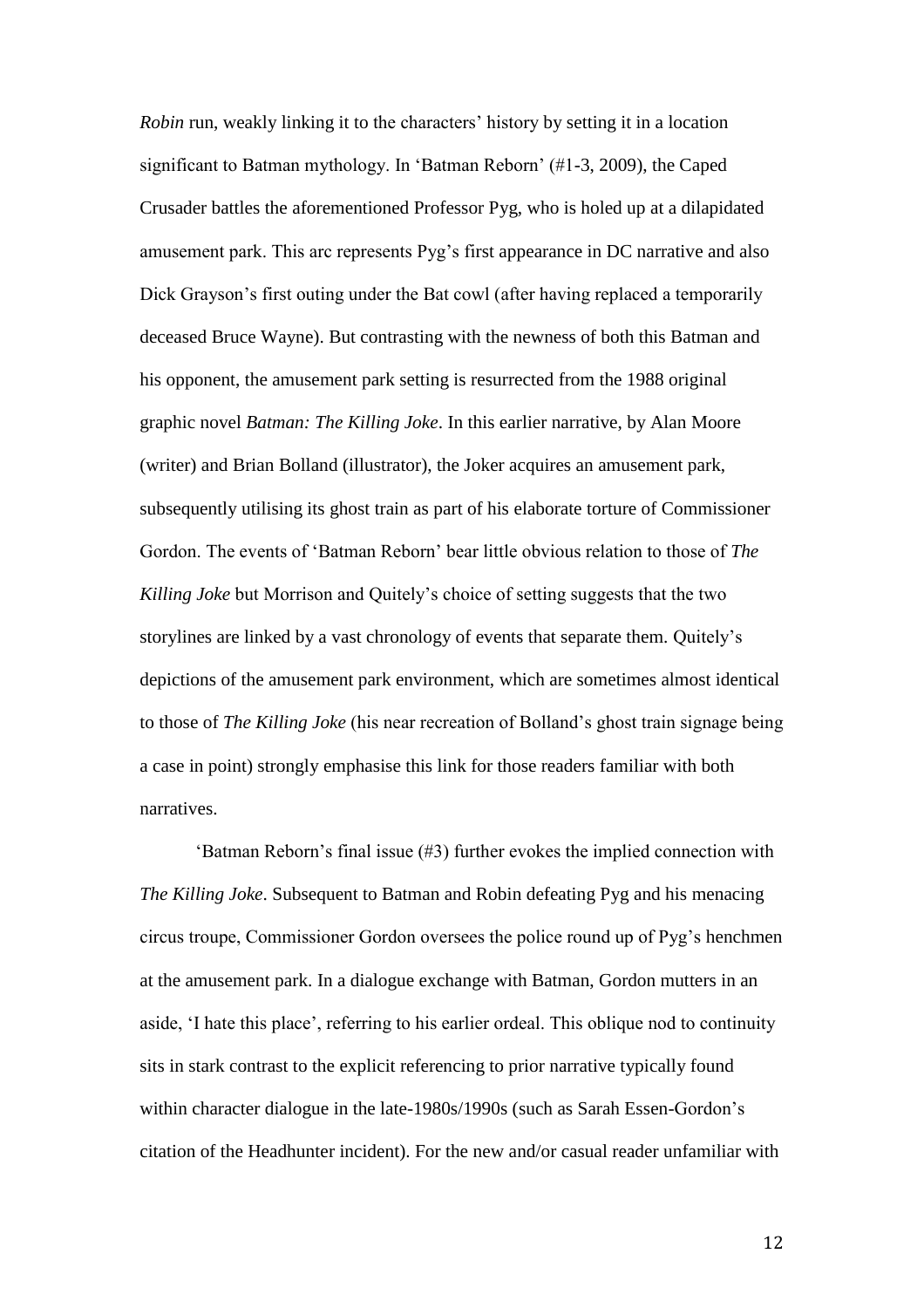Gordon's biography, the commissioner's unremarked upon comment might be slightly baffling, but it is unlikely to raise awareness of their own ignorance of prior storyworld material; for the dedicated consumer, Gordon's comment accentuates the continuity shared between the more recent story arc and *The Killing Joke*. *Batman & Robin*'s subtle allusion to Moore and Bolland's earlier narrative through the use of environmental backdrop and brief, elliptical dialogue reflects Morrison's philosophies regarding continuity, which he suggests should merely operate as 'background window dressing' within a story that will not turn off newcomers.<sup>36</sup>

Similar to Morrison's 'Batman Reborn', Snyder's 'Death of the Family' story arc also subtly signals its connection to a famous Batman comic-book narrative published in the 1980s; in this case, the earlier story is 'A Death in the Family' (*Batman* #426-429, 1988-1989), which the title of Snyder's story arc clearly pays homage to. Rather than use an evocative location to suggest this continuity, however, 'Death of the Family' instead relies on a distinctive prop. Snyder's story arc concerns the Joker's plot to kill the Dark Knight's 'family' of close associates – Alfred, Robin, Nightwing, Batgirl, Red Hood, Red Robin and Commissioner Gordon. In issue #16, Batman goes to confront the Joker at Arkham Asylum, which the Clown Prince of Crime has taken over. Within the asylum's walls, the hero is met by a bizarre piece of Joker handiwork suspended from a ceiling: a macabre makeshift canvas comprised of many still-breathing humans. Upon the canvas, a collection of various scenes involving Batman and the Joker has been painted (Joker: 'The live flesh makes the colors pop, no?'). The scenes include Batman carrying a limp Robin, the Joker carrying a small child and the Joker kicking a bound Batman.

The Joker implies that this exhibit – 'a royal tapestry', as he refers to it – chronicles prior conflicts between the two. As a sequence of panels provides close ups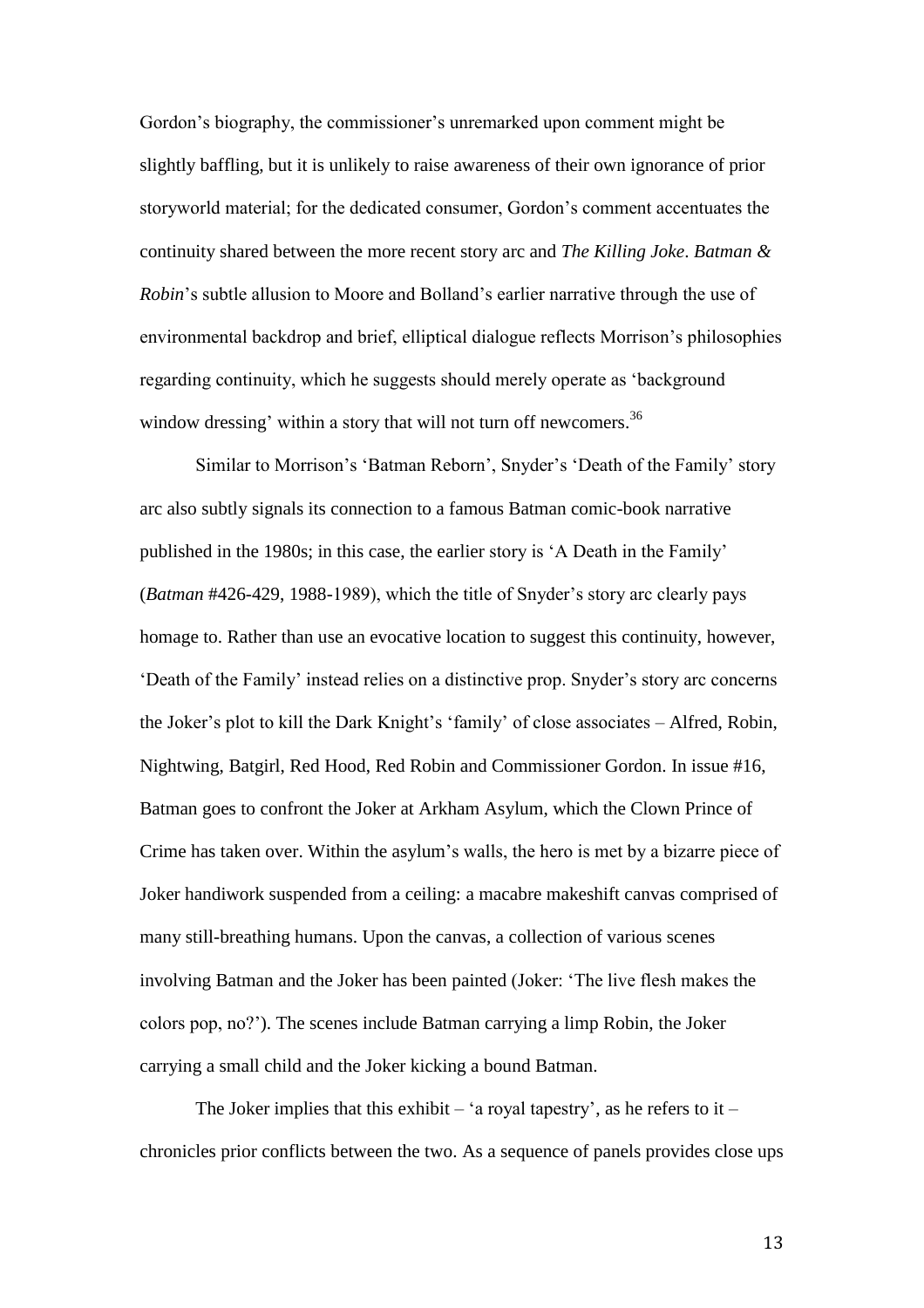of the illustrations upon the canvas, the Joker remarks, 'It's like yesterday isn't it? Our adventures! The times we've had! The laughter!' The new and/or casual reader, unfamiliar with Batman comic-book narratives published decades previously, is able to interpret the canvas' juxtaposed scenes the way the Joker's dialogue seems to intend; that is, as a totality of shared moments – 'the times we've had'. Yet, while the fact is unlikely to concern new and/or casual readers, the scenes depicted on the canvas can also each be interpreted as symbolising a specific moment within Batman continuity. They therefore prompt dedicated readers to consider the relationship between each depicted scene and the 'Death of the Family' story arc. For dedicated readers, the scene of Batman carrying Robin will likely carry particular resonance as it evokes the earlier 'A Death in the Family' story arc; the cover art for the graphic novel version of 'A Death in the Family' features a similar image of Batman holding a limp Robin in his arms. In this earlier story arc, the Joker captures and murders the second Robin, Jason Todd. The elaborate prop's evocation of 'A Death in the Family' thus subtly reminds dedicated readers of a precursor event that relates strongly to the Joker's efforts to kill Batman's associates in Snyder's story arc.

Similar to Morrison with 'Batman Reborn', Snyder also uses a highly furtive reference via character dialogue to reaffirm the connections between 'A Death in the Family' and his own story arc. In *Batman* #17 (2013), the Joker holds court with his captives, Nightwing, Batgirl, Red Robin and Red Hood (the current guise of Jason Todd), espousing his thesis as to why he has been able to capture Batman's allies. 'You want to know… why I get to creep in… [*speaking directly to Red Robin*] to get you, [*to Robin*] and you, [*to Red Hood*] and you (again), [*to Nightwing*] and you, [*to Batgirl*] and you?' By having Joker briefly and vaguely signal (via the 'again') that he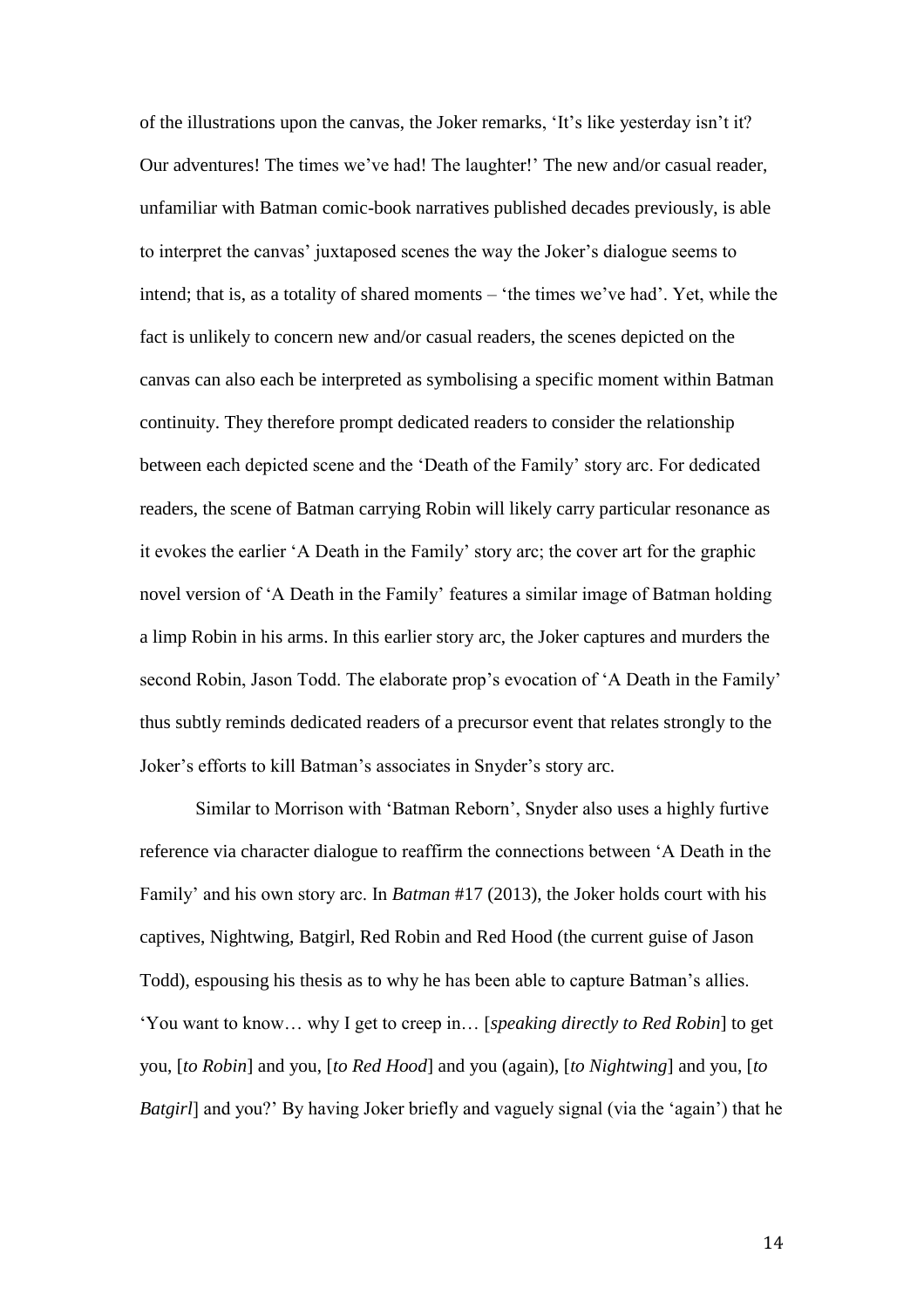has been able to capture Todd previously, Snyder further hints at the key incident of 'A Death in the Family'.

In the examples discussed so far, the connections that writers establish between new story arcs and storyworld material produced decades previously are clearly syntagmatic, forming chronological sequences of related fictional events in a chain of cause and effect. Commissioner Gordon's display of antipathy towards Gotham's condemned fairground is subsequent to and a consequence of his prior suffering there. The Joker's knowing referencing of 'A Death in the Family' is contingent upon his own integral involvement in this earlier story arc. But, as the following section explores, contemporary writers in addition subtly convey narrative continuity across a paradigmatic narrative axis by implying thematic associations between distinct storylines.

#### **Implied paradigmatic connectivity in Batman continuity**

In another chapter in this volume, Jim Collins observes that the 'distinguishing feature of recent popular narrative' is 'its increasing hyperconsciousness about… the history of popular culture', leading to 'popular texts construct[ing] quite elaborate intertextual arenas'. Analysing Warner Bros.' 1989 *Batman* film, Collins notes that while its plot – concerning the hero's conflict with the Joker – connects along the narrative's syntagmatic axis, its frequent use of 'motifs' from 'comic books, Hollywood films, nineteenth century novels [and] medieval architecture' simultaneously establishes links with many antecedent texts along a paradigmatic axis. Collins attributes the prevalence of this mode of 'intertextual narration' within popular texts to an increased general awareness and interest in the history of pop culture among producers and audiences. Yet, specifically within contemporary comic-book production, this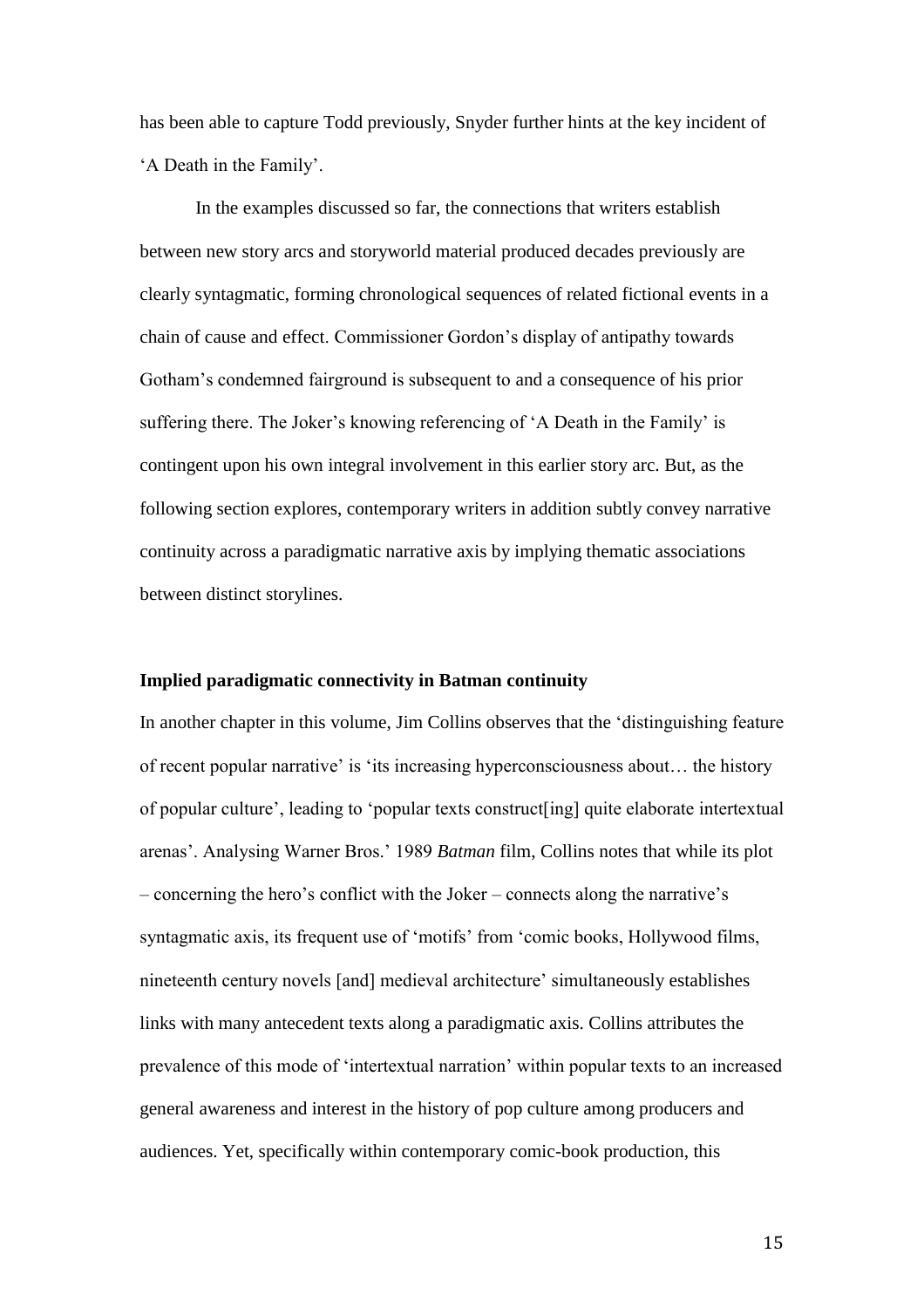narrative mode has also been absorbed as part of writers and illustrators' wider strategy to complement publishers' audience-targeting aims. Writers and illustrators often deploy intertextual allusions that imply to dedicated readers the presence of continuity – in this case, thematic continuity – within a vast storyworld; less dedicated readers are unlikely to pick up on these allusions.

This practice is evidenced, for example, by the connections established between Morrison's *Batman & Robin* run and DC's 'Blackest Night' crossover event (2009-2010). In the latter narrative, Green Lantern and his allies defend the universe from a possessed legion of heroes and villains resurrected from their graves. In the sixth issue of the eight-part *Blackest Night* mini-series, published February 2010, (a deceased) Bruce Wayne rises to join the undead's fold in Coast City, California. The first issue of Morrison's slyly titled 'Blackest Knight' arc on *Batman & Robin* (#7-9) landed in stores the following month. Within that issue, Batman (Dick Grayson) attempts to bring a deceased Bruce Wayne clone back to life courtesy of a 'Lazarus pit' located in a Northumbrian mine. In the subsequent issue, the reanimated Wayneclone proves to be a demented zombie, resulting in Batman having to quell the threat. According to Morrison, his arc was designed to complement 'Blackest Night'. But, 'rather than tie directly into the main event', he recalls, 'we chose to reflect it in a more thematic way with this story of a walking dead man<sup>'.37</sup>

While the events of the 'Blackest Knight' story arc don't directly link to those of the 'Blackest Night' plot via the syntagmatic axis, their shared similarities in storyworld theme encourage dedicated DC readers to detect an association between the two different storylines along the paradigmatic axis. The coincidence in publication times of the respective periodicals further encouraged this paradigmatic linking. So too did Frank Quitely's cover art for the first issue of the *Batman & Robin*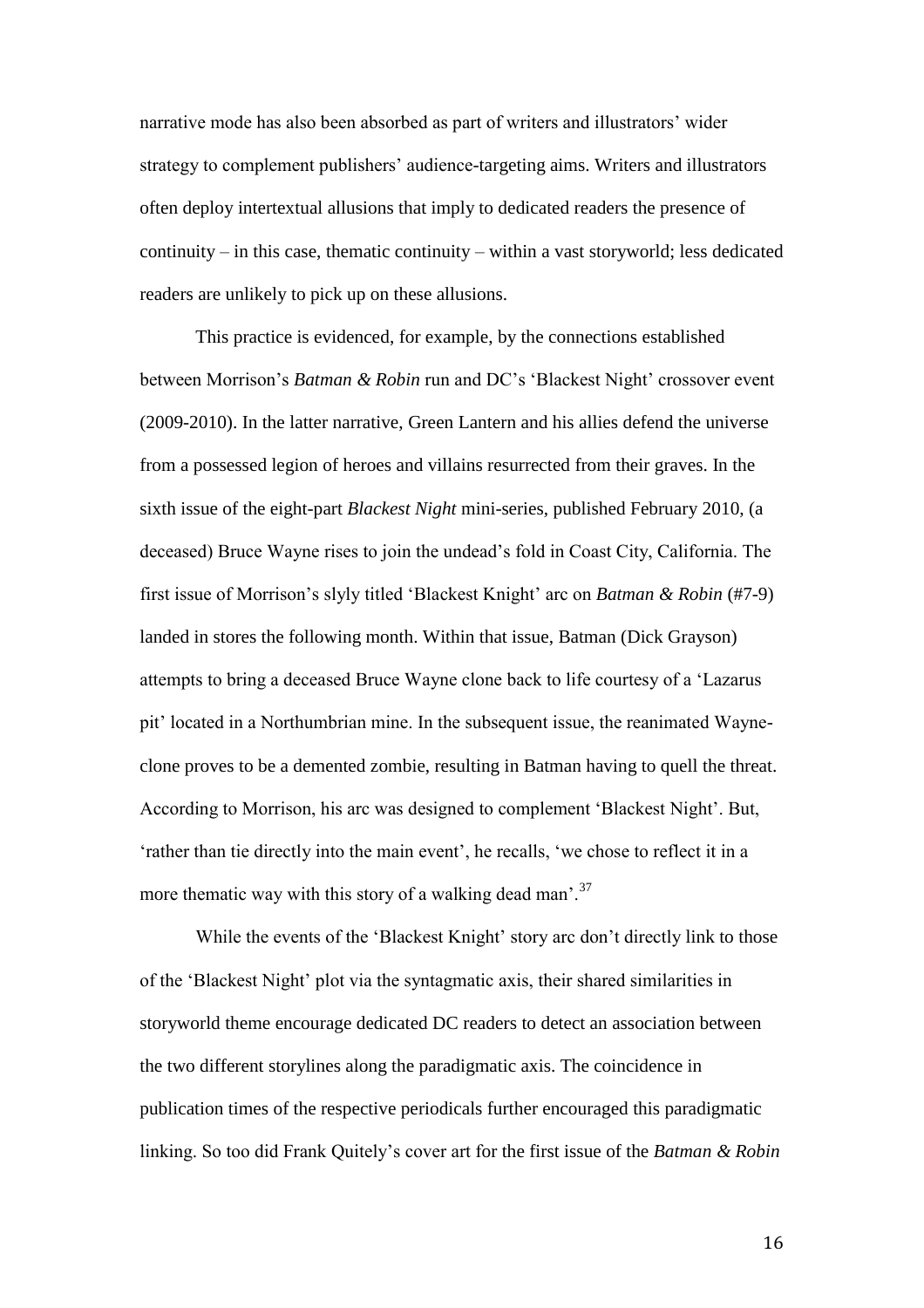arc, which features a detailed portrait of the eerie, undead Batman. But, crucially, due to the nature of Morrison's allusions to wider continuity, the new and/or casual *Batman & Robin* reader can enjoy the 'Blackest Knight' storyline as a self-contained dramatic conflict without having to be aware of the Green Lantern's battles with raised corpses in *Blackest Night*. Morrison's technique contradicts the traditional direct market practice, which developed out of an aim to attract highly committed readers, of explicitly connecting a publisher's range of books via the syntagmatic axis of a major crossover event narrative. Yet this new technique meets the requirements of dedicated consumers, while simultaneously serving the needs of a wider audience, in keeping with DC's  $21<sup>st</sup>$  Century consumer-targeting strategies.

For 'The Court of Owls' (#1-12, 2011-2012), the first *Batman* story arc of the New 52 era, Snyder also opted to engage dedicated readers through the establishing of thematic connections with antecedent DC narratives. The story arc concerns Batman's battle with the Court of Owls, a secret criminal society that includes a cadre of deadly assassins – dubbed 'Talons' – within its membership. While the Court – a Snyder creation – is revealed to have manipulated Gotham for centuries, this story arc marks its debut within DC fiction. Yet 'The Court of Owls' was nonetheless strongly inspired by previous storylines concerning owl-themed characterisations scattered throughout Batman's prior history. 'Everything is a re-imagining of the elements that went into Owl villains [and other characters] in Batman', notes Snyder; 'the whole story, honestly, came flowing out of that'.<sup>38</sup>

Early in 'The Court of Owls', for example, Batman discovers (misleading) evidence suggesting that Dick Grayson (since returned to his Nightwing role) was a former Talon. This plot point evokes the theme of a *Batman* issue storyline published decades previous (#107, 1957) in which a young Dick temporarily adopts the persona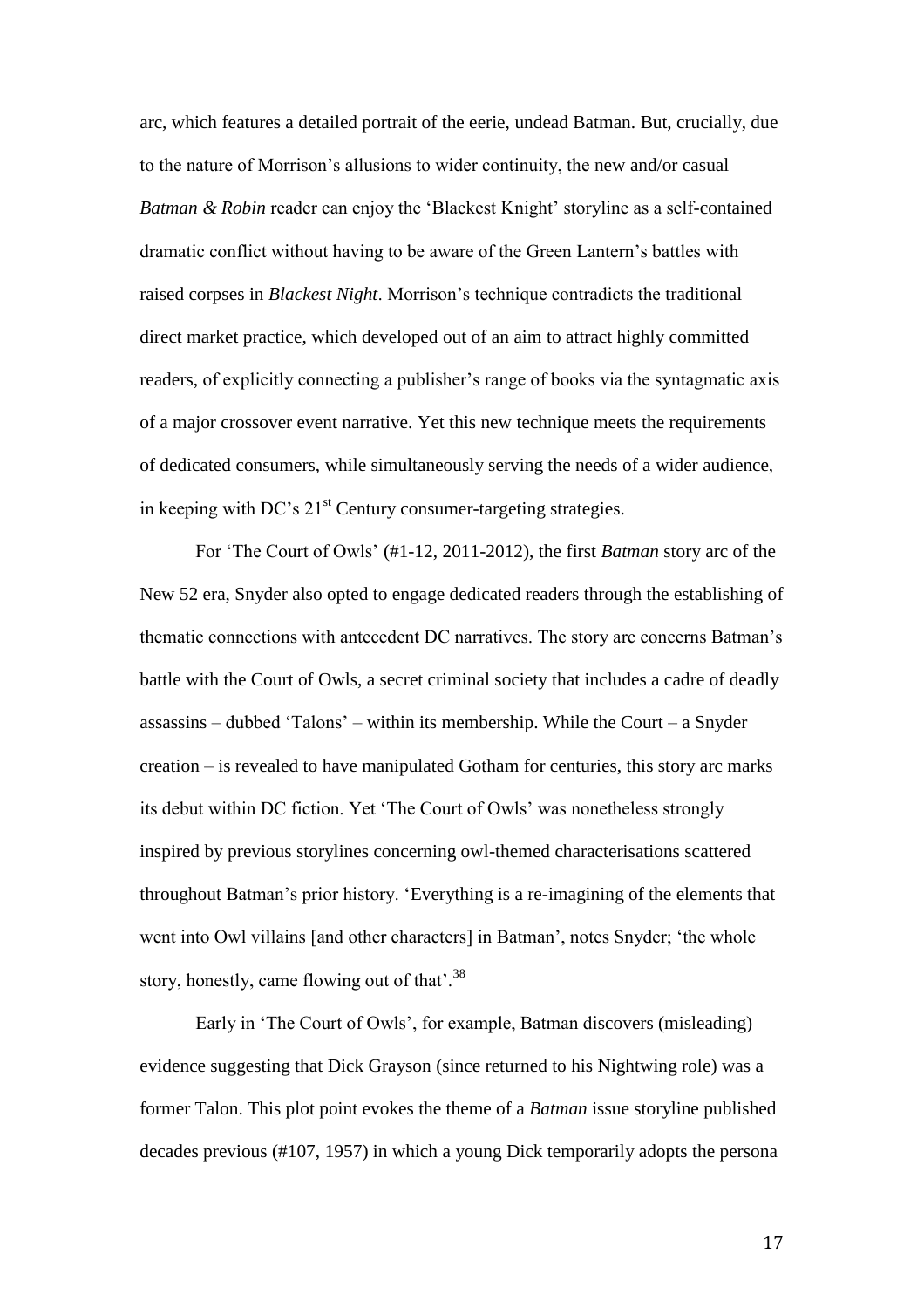of 'Owlman'. As Snyder acknowledges, this type of intertextual referencing is deliberately intended to engage and reward the dedicated reader: 'Within the story itself, the history of Gotham is brought against the heroes of the present…. And then for readers of Batman and lovers of Batman and the Bat-mythology, there are story elements that feel that way on a meta-level, you know? It's like, "Hey, I remember that issue where Robin was Owlman. Look at this, now Dick was supposed to have been a Talon."' But by relying on subtle evocations of thematic continuity – which are unlikely to even register with a new/casual readership – as a means to address loyal and knowledgeable consumers, Snyder is still able to meet his objective of crafting coherent, self-contained story arcs. He ensures therefore that his narratives are also appropriate for those readers less committed to DC's highly complex fictional universe.

#### **Conclusion**

Expanding upon previous scholarship linking US comic-book production contexts in the 1980s and 1990s to prevalent narrative modes of the period, this chapter demonstrates how subsequent industrial transitions have influenced shifts in storytelling strategy. It shows how publishers, faced with the direct market's decreased revenues, have in recent years adjusted formatting and distribution practices to complement their recalibrated audience-targeting aims. Using Batman narratives as a case study, it reveals how writers and illustrators have complemented these aims via the development of a range of implied continuity techniques intended to address the contrasting requirements of two distinct audience groups. This chapter thus speaks to this book's broad concern with Batman and his media, highlighting the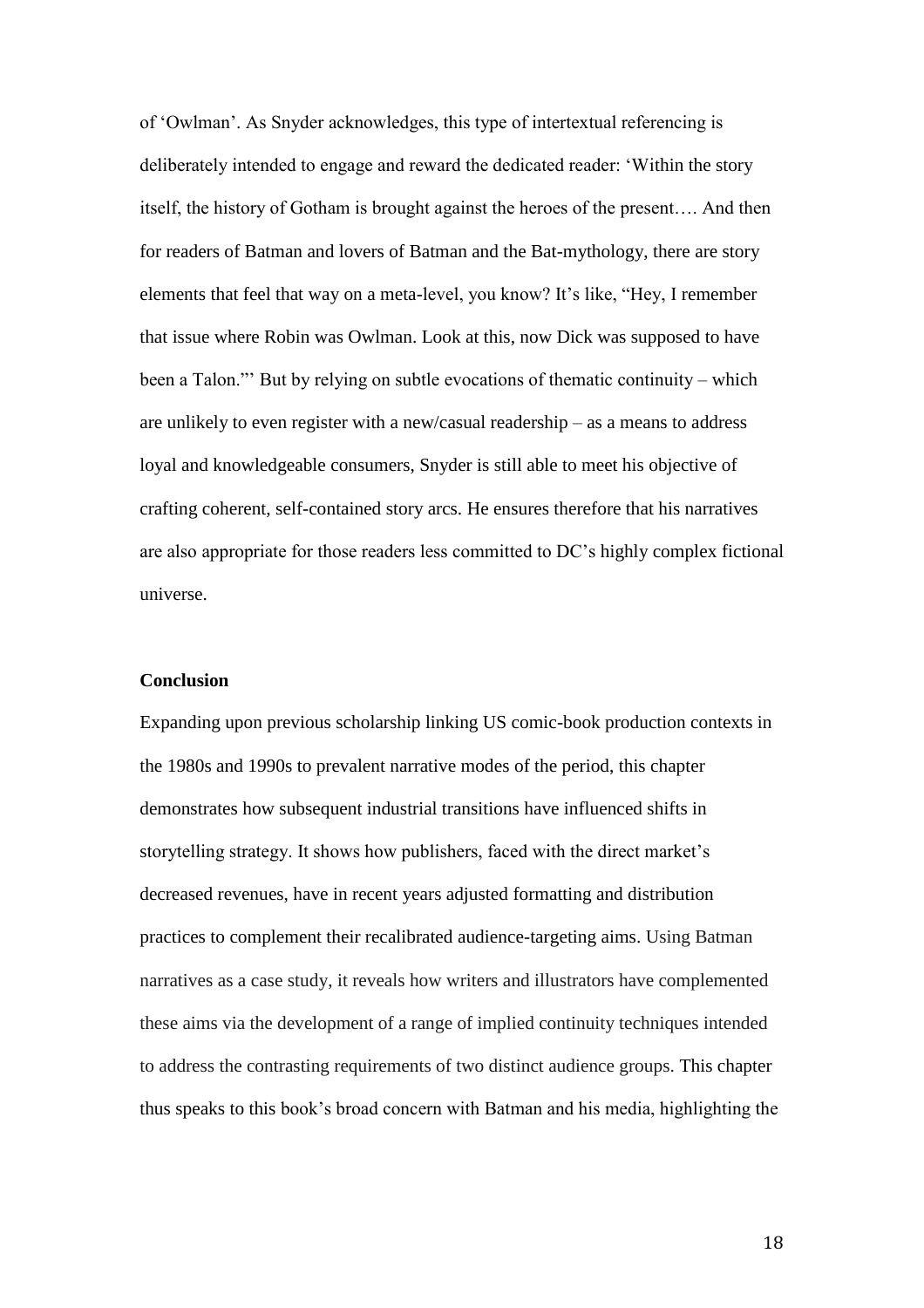contingency of Batman narrative on specific – and highly changeable – conditions of production within a given medium.

While the chief focus of this chapter on techniques of evoking continuity within superhero narratives has been a necessarily narrow one, the recent reconfiguration of the US comic book industry in terms of audience targeting has had a wider influence on its storytelling. As I demonstrate elsewhere, for example, publishers' aims this century to appeal to a potential wider audience of consumers mostly familiar with Hollywood movie incarnations of superheroes has had a significant impact on comic book narrative; for instance, certain comic-book story arcs have been consciously conceived to resonate with particular superhero movies, while comic-book visual style during this period is often emulative that of modern action filmmaking.<sup>39</sup> As the US comic-book industry continues to evolve – as it, for example, turns increasingly to the nascent digital comics form as a means to broaden its readership, it will be useful to further trace connections between publishers' priorities in the marketplace and the narratives they disseminate.

## **Notes**

 $\overline{a}$ 

<sup>1</sup> The company had carried out a less comprehensive simplification of continuity in 1986.

 $2^2$  The New 52 moniker reflects the number of #1 books DC simultaneously launched as part of the initiative.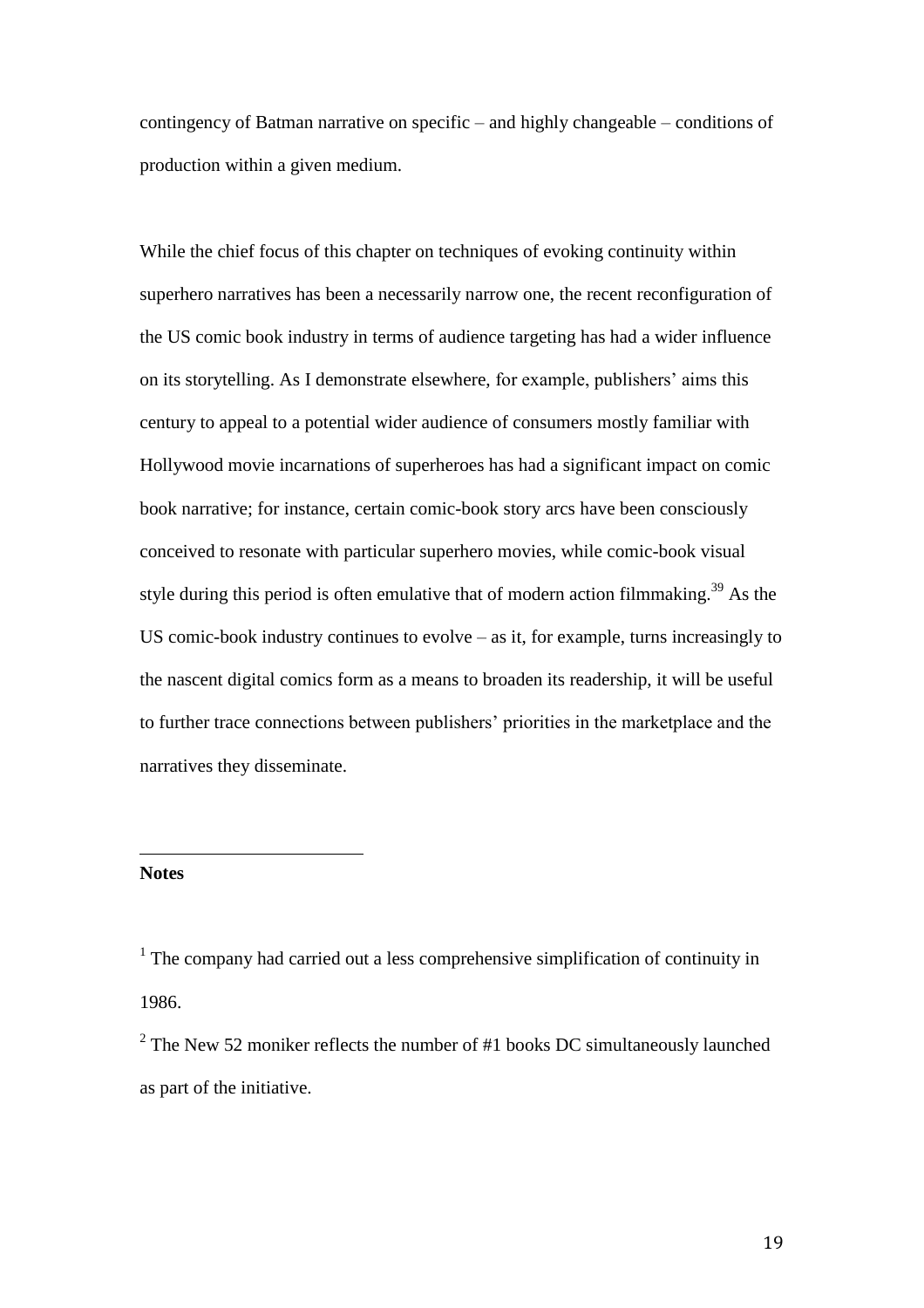<sup>3</sup> Melissa Block, 'Several DC Comics Go Back To Issue No. 1', *NPR*, 31 August

2011, http://www.npr.org/2011/08/31/140093549/several-dc-comics-go-back-toissue-no-1.

<sup>4</sup> In the case of Superman, for example, the only significant backstory material that remained following The New 52 continuity reboot was a version of his standard origin story.

<sup>5</sup> Admin1, 'CBR TV @NYCC: Scott Snyder on "Batman," "Severed" and Bat Continuity', *Comic Book Resources*, 16 October 2011,

http://video.comicbookresources.com/cbrtv/2011/cbr-tv-nycc-scott-snyder-onbatman-severed-and-bat-continuity/.

6 See *Batman & Robin* #1 (2009).

 $\overline{\phantom{a}}$ 

7 See *Detective Comics* #871-881 (2010-2011).

<sup>8</sup> Bradford W. Wright, *Comic Book Nation* (Baltimore: John Hopkins University Press, 2001); Matthew J. Pustz, *Comic Book Culture: Fanboys and True Believers* (Jackson: University of Mississippi, 1999).

<sup>9</sup> The term is adapted from Matt Hills' 'implied story arc', which he uses to describe the subtle connections made between individual episodes of *Doctor Who* during Russell T. Davies tenure as executive producer on the television series. Matt Hills, 'Absent Epic, Implied Story Arcs, and Variation on a Narrative Theme: *Doctor Who* (2005-2008) as Cult/Mainstream Television', in *Third Person: Authoring and Exploring Vast Narratives*, eds Pat Harrigan and Noah Wardrip-Fruin (Cambridge: The MIT Press, 2009), 333-342.

<sup>10</sup> Umberto Eco, *The Role of the Reader: Explorations in the Semiotic in Texts* (London: Hutchinson & Co., 1981), 113-114, 117. Despite this tendency, there are a few exceptional instances of continuity being established within early superhero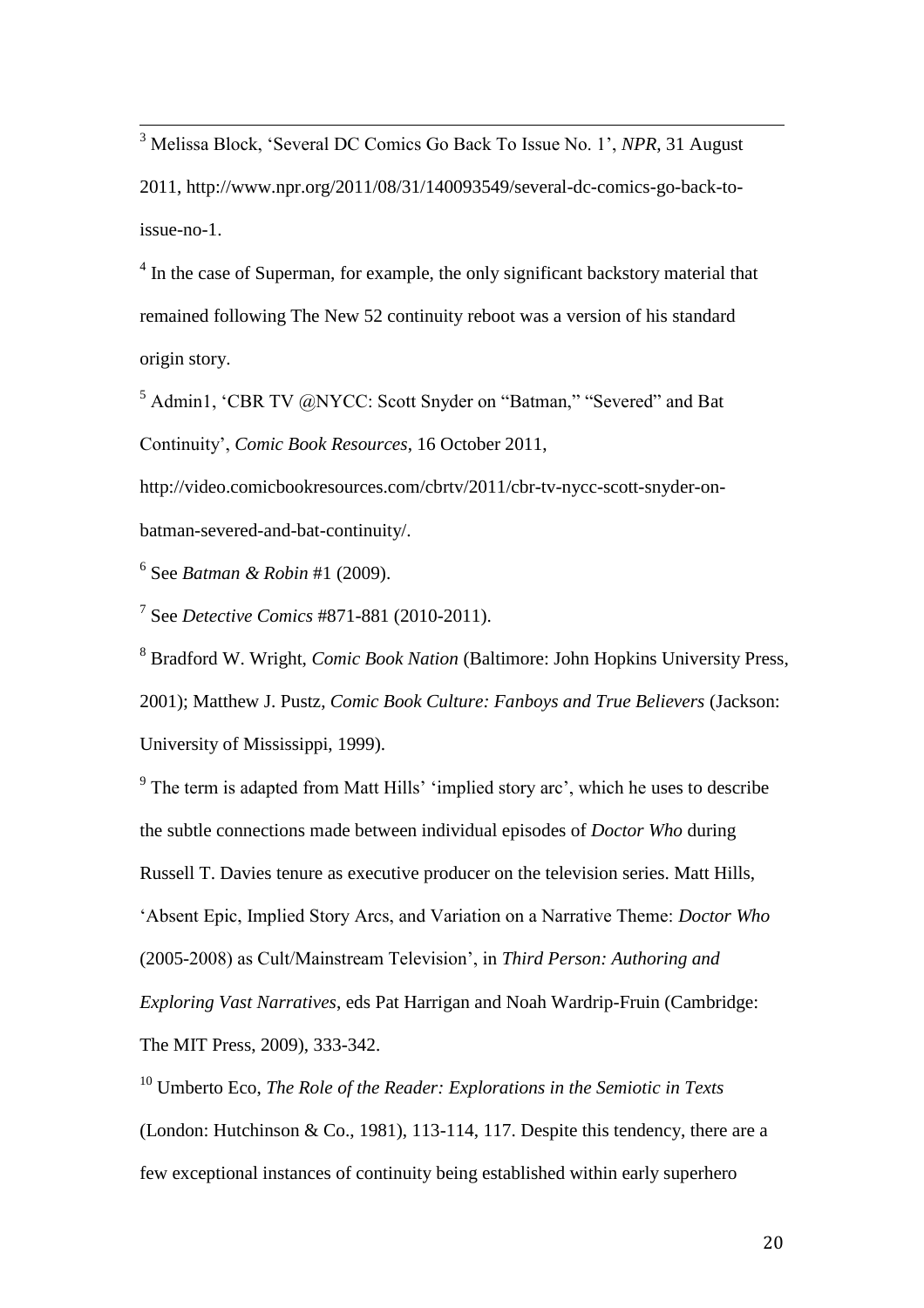comic books. For Batman-related examples, see Pat, 'Some Golden Age Continuity Examples', *Nothing but Batman*, 22 December 2009,

http://nothingbutbatman.blogspot.co.uk/2009/12/some-golden-age-continuityexamples.html.

 $11$  See 'Notes from the Batcave: An Interview with Dennis O'Neil', in this volume, p. ?

<sup>12</sup> On the transitory status of comic books pre-1960, see Pustz, *Comic Book Culture*, 15.

<sup>13</sup> By the mid-1960s some bookstores began to sate this demand by specialising in the sale of back-issues. Ibid.

<sup>14</sup> Paul Lopes, *Demanding Respect: The Evolution of the American Comic Book* (Philadelphia: Temple University Press, 2009), 93.

 $15$  For example, while DC had launched new versions of The Flash and Green Lantern in the late-1950s, it developed in the 1960s continuity between these new identities and prior versions of the same heroes by suggesting that latter continued to exist within a parallel reality.

<sup>16</sup> Wright, *Comic Book Nation*, 260-262; Pustz, *Comic-Book Culture*, 15; Chuck

Rozanski, 'Evolution of the Direct Market: Part One', *Mile High Comics*, November

2003, http://www.milehighcomics.com/tales/cbg95.html.

<sup>17</sup> Wright, *Comic Book Nation*, 260-262.

<sup>18</sup> Pustz, *Comic Book Culture*, 134.

 $\overline{a}$ 

 $19$  The pair cite prior events within continuity, including instances of Dick's impetuousness and ill discipline (Bruce: 'When *you* didn't listen to me, *your* injuries weren't fatal'), Bruce's removal of Dick from the Robin role (Bruce: 'I would have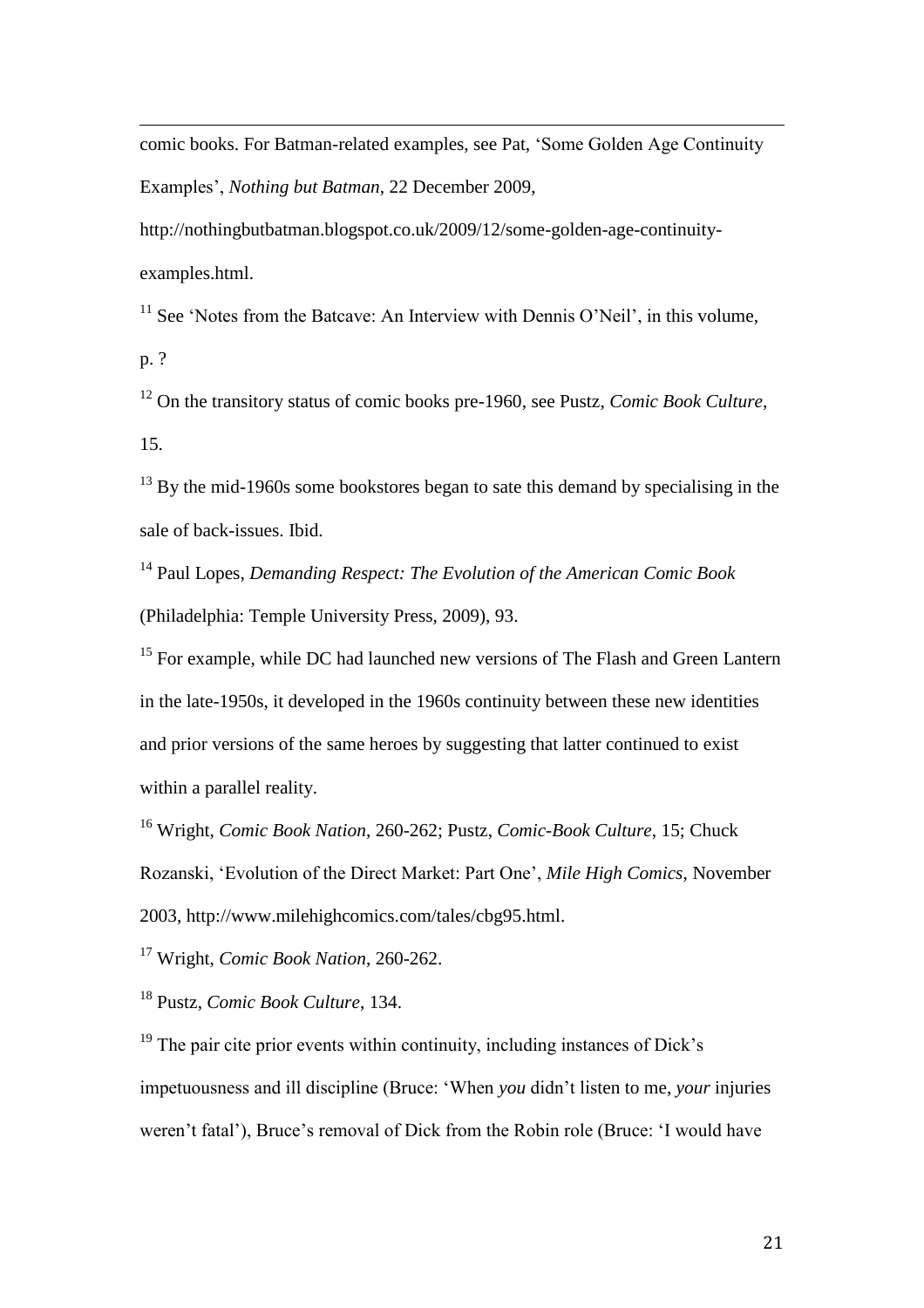$\overline{a}$ had to *fire him* [Jason] as I did you') and Dick's chagrin at Bruce having adopted Jason (Bruce: '*You* told me you resented it that I had adopted *him* and not you').  $20$  See Batman #487 (1992)

<sup>21</sup> Wright, *Comic Book Nation*, 280,

 $22$  Ibid., 283.

 $23$  The term 'graphic novel' is popularly used to denote a comics publication that is distinguished from standard periodical comic books by its greater bulk and its card or hard-back cover.

 $24$  For more on the emergence of the graphic novel market, see Charles Hatfield, *Alternative Comics: An Emerging Literature* (Jackson: University Press of Mississippi, 2005) and William Uricchio and Roberta E. Pearson, '"I'm Not Fooled By That Cheap Disguise"' in this volume.

<sup>25</sup> Anon., 'Graphic Novels by the Numbers', *Publishers Weekly*, 3 May 2007, http://www.publishersweekly.com/pw/print/20070305/4192-graphic-novels-by-thenumbers.html. The dollar sales for the top 300 comic books from each month distributed to speciality stores in 2001 totalled \$186.98 million. John Jackson Miller, 'Comic Book Sales by Year', *Comichron*,

http://www.comichron.com/yearlycomicssales.html.

<sup>26</sup> Regarding DC and Marvel's perception of the collected edition as the best format with which to address casual consumers, see Milton Griepp, '20 Questions: Paul Levitz, Part II: DC's Executive VP Talks About the Comic Business', *ICv2*, 10 March 2001, http://www.icv2.com/articles/indepth/759.html. Owen Vaughan, 'An Interview with Spider-Man's Boss, Marvel Chief Joe Quesada', *The Times*, 21 March 2009, http://www.thetimes.co.uk/tto/arts/books/article2454472.ece. As an example of increased collected edition production, Marvel's backlist of in-print titles grew from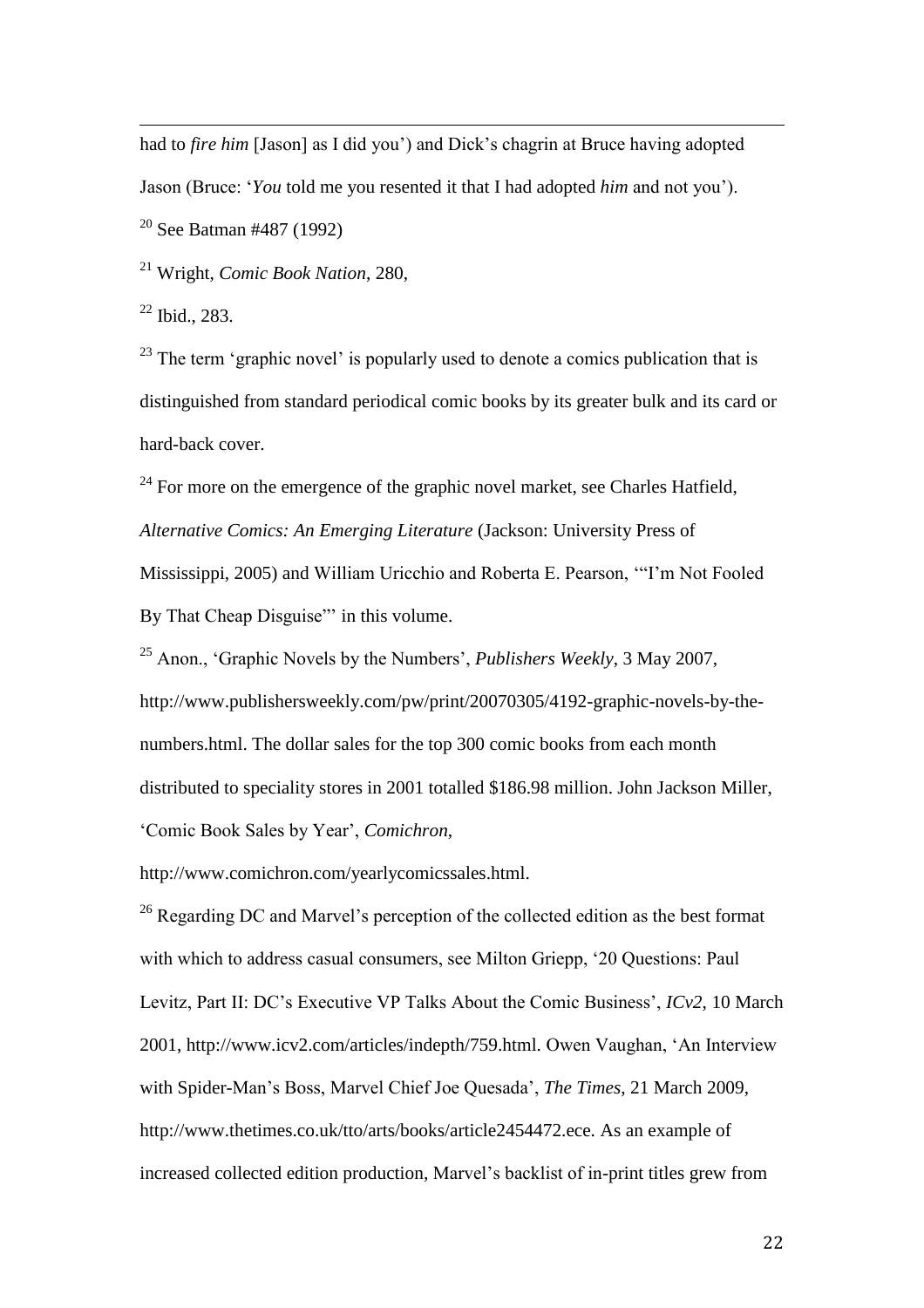approximately 250 in 2001 to upwards of 1,100 in 2011. Anon., 'Marvel Ratchets Up Book Production', *ICv2*, 12 March 2001,

 $\overline{a}$ 

http://www.icv2.com/articles/news/220.html; John Rhett Thomas, *Marvel Backlist Chronology* (Marvel, New York, 2011).

 $^{27}$  John Jackson Miller, 'Comics and graphic novel market reaches \$870 million in 2013', *Comichron*, 15 July 2014, http://blog.comichron.com/2014/07/comics-andgraphic-novel-market-reaches.html.

 $^{28}$  Seth Rosenblatt, 'Digital comics successful sidekick to print, say publishers',

CNET, 20 July 2013, http://www.cnet.com/uk/news/digital-comics-successful-

sidekick-to-print-say-publishers/; Miller, 'Comics and graphic novel market'.

<sup>29</sup> Heidi McDonald, 'DC's Rood Breaks Down Reader Survey', *Publishers Weekly*,

14 February 2012, http://www.publishersweekly.com/pw/by-

topic/booknews/comics/article/50633-dc-s-rood-breaks-down-reader-survey.html. <sup>30</sup> Pustz, *Comic Book Culture*, 134. This is a perspective that key DC and Marvel personnel of the late-1990s/2000s, such as former DC Publisher and President Paul Levitz and former Marvel Publisher Bill Jemas, have shared. See Griepp, '20 Questions'; Sean T. Collins, 'The Amazing! Incredible! Uncanny Oral History of Marvel Comics', *Maxim*, 12 August 2009,

http://www.maxim.com/amg/humor/stupid-fun/83588/amazing-incredible-uncannyoral-history-marvel-comics.html.

<sup>31</sup> Tony 'G Man' Guerrero, 'Interview: Scott Snyder Talks 'Return of the Joker: Death of the Family', *Comic Vine*, 9 July 2012,

http://www.comicvine.com/articles/interview-scott-snyder-talks-return-of-the-jokerd/1100-144917/.